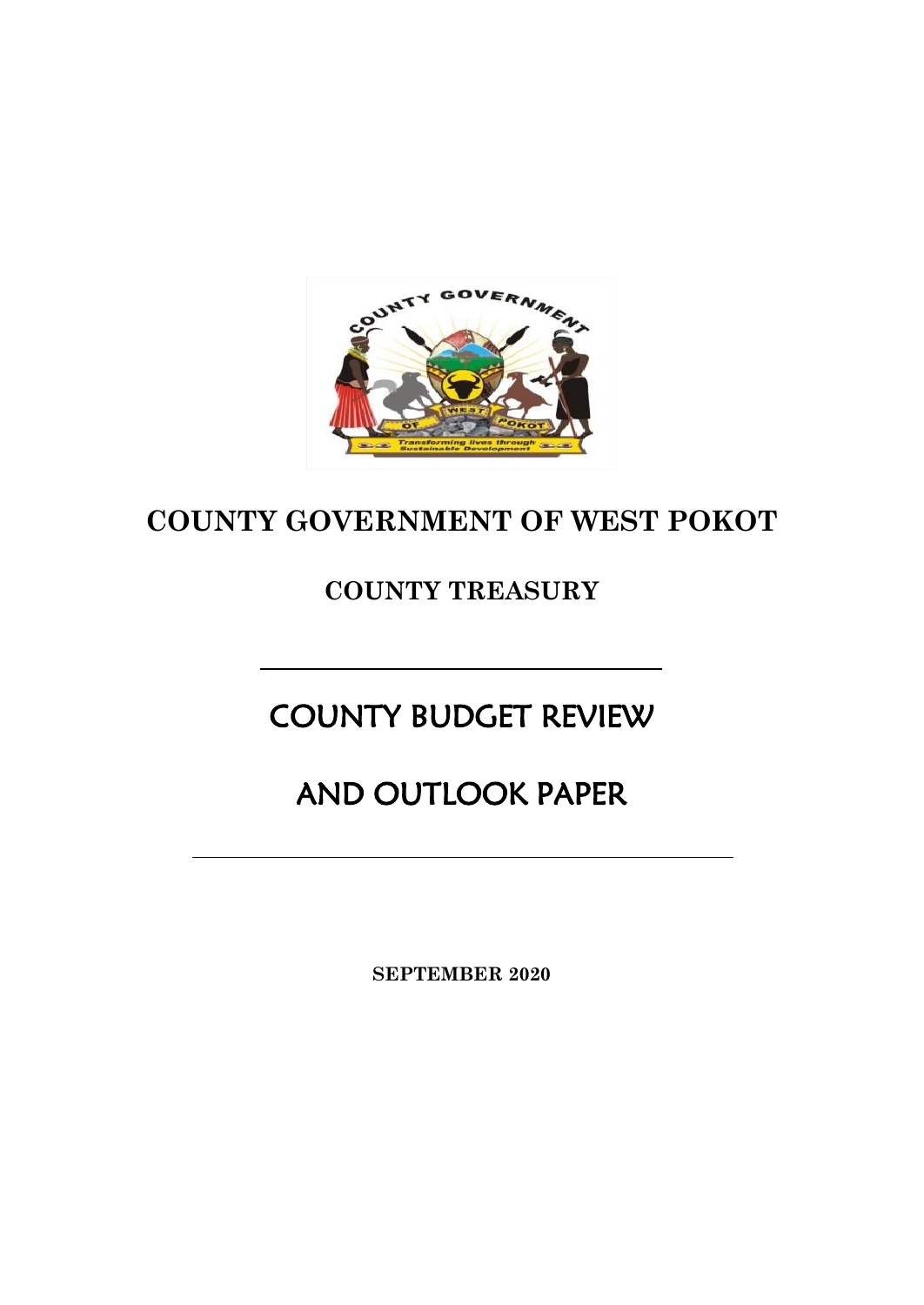#### **Foreword**

<span id="page-1-0"></span>It is with great pleasure that the County Treasury presents the County Budget Review and Outlook Paper (CBROP) for West Pokot County government for the FY 2019/20. This report has been prepared in line with Section 118 of The Public Finance Management Act, 2012 which requires every County Government to prepare and submit a County Budget Review and Outlook Paper (CBROP) to the County Assembly.

The outbreak and spread of the Covid-19 pandemic and the ensuing containment measures have devastated global economies. As a result, global economy is projected to contract by 4.9 percent in 2020 from a growth of 2.9 percent in 2019 with prospects across countries and regions remaining highly uncertain. Kenya has not been spared. The pandemic and the containment measures slowed down economic activities in key sectors of the economy in the first quarter of 2020, resulting to a lower growth of 4.9 percent compared to a growth of 5.5 percent in a similar period in 2019. Overall, the economy is projected to rebound to 5.3 percent in 2021 and 5.9 percent over the medium term. In terms of fiscal years, the economy is projected to grow by 4.0 percent in the FY 2020/21 and 5.9 percent over the medium term.

The overall total projected revenue for FY 2019/2020 was estimated at Kshs. 6,421,802,099.00. In the period under review, the Controller of Budget approved withdrawals of Kshs. 5,480,996,554.30 from the CRF account. These withdrawals represented 85.35 percent of the approved supplementary budget and translated to a decrease of 2.82 per cent from Kshs. 5.64 billion in FY 2018/19.The total actual expenditure for the period under review amounted to Ksh. 5,164,507,294.00. This comprises expenditure of Ksh. 4,124,433,429.00for recurrent and Ksh. 1,040,073,865.00 for development. Several milestones were achieved in each sector as contained in the detailed report during the period under review. Further,it sets indicative ministerial ceilings for FY 2021/2022 in line with key sector strategic objectives and priorities as set out in the County Integrated Development Plan (2018-2022)and the Governor's Manifesto.

Our commitment is to ensure that we realise the County's goal of reducing poverty and creating employment by focusing our expenditure on high impact projects and programmes. In this regard, the need for continued fiscal discipline through strategic planning, efficient resource management and prudent utilization of public resources is emphasized. God bless our County.

#### **Christine Apakoreng**

# **County Executive Committee Member for Finance and Economic Planning**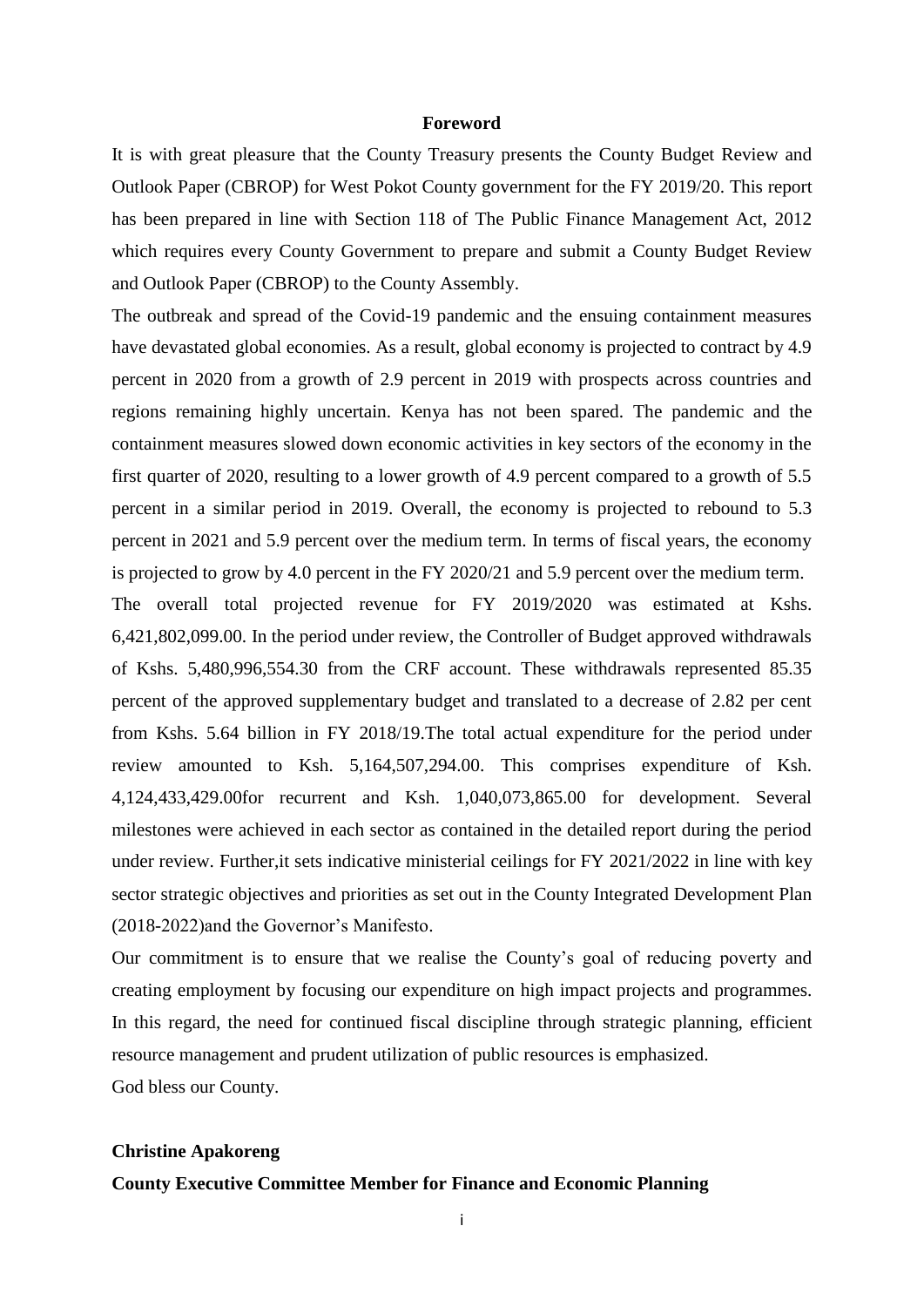#### **Acknowledgement**

<span id="page-2-0"></span>The 2020 Budget Review and Outlook Paper (BROP) has been prepared in accordance with the Public Finance Management (PFM) Act, 2012 and its Regulations. The document provides the fiscal outturn for the FY 2019/20, the macro-economic projections and sets the sector ceilings for the FY 2021/22 and the Medium Term Budget. The document also provides an overview of how the actual performance of the FY 2019/20 affected our compliance with the fiscal responsibility principles and the financial objectives spelt out in the PFM Act as well as information showing adjustments made in the projections outlined in the 2020 County Fiscal Strategy Paper. We are operating under tight resource constraints amidst significant revenue shortfalls occasioned by declining economic activity as a result of the adverse effects of the Covid-19 Pandemic. This calls for proper prioritization to ensure that our expenditures go to the most impactful programmes with highest welfare benefits to county residents. Thus, all Sector Working Groups (SWGs) are expected to ensure that their budgets are aligned to the overall County Government priorities while taking into account the available resources.

The preparation of the 2020 BROP was a collaborative effort of various County Government departments. We thank all the County Government Departments and Agencies for the timely provision of useful data and information on their budget execution for the FY 2019/20. I wish to thank the core team from the County Planning and Budget unit for reviewing this document to ensure it satisfies the PFM Act, 2012 and sets out the sector ceilings that will guide the rest of the sectors in the preparation of their FY 2021/22 and the Medium Term Budget.

Finally, I wish to reiterate the importance of public participation in FY 2021/22 Medium Term Budget preparation process by calling on all Sector Working Groups to devise an engagement framework that will deepen open public and stakeholders' participation and incorporation of the proposals received. In summary, the report provides the basis for strengthening linkage between policy, planning and budgeting and the spring board for realizing socioeconomic transformation under the devolved system of government.

God bless you all.

**Samson Nyangaluk Chief Officer, Finance & Economic Planning**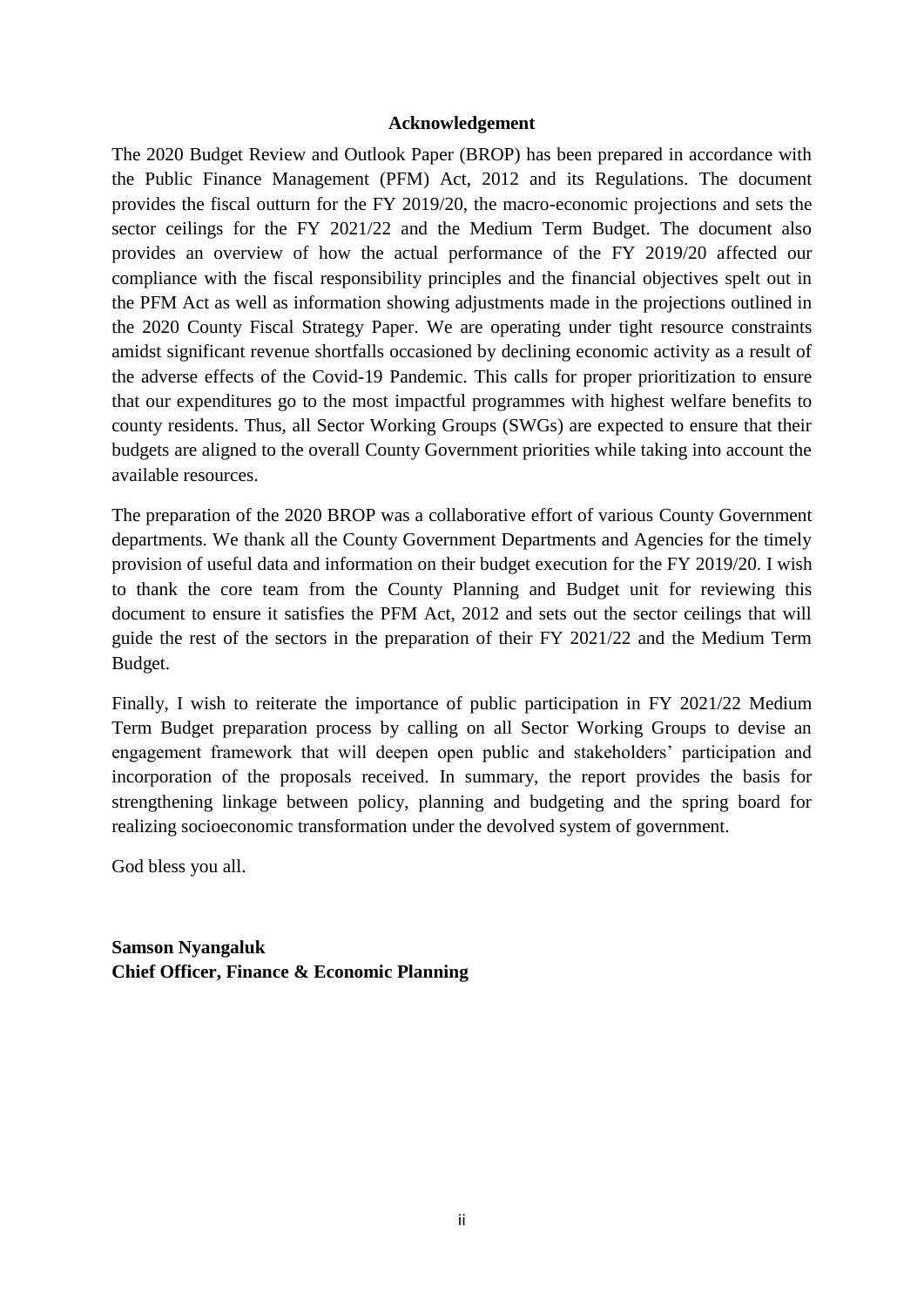# **Table of Contents**

| 1.2 Specific Objectives of County Budget Review and Outlook Paper 1                     |  |
|-----------------------------------------------------------------------------------------|--|
|                                                                                         |  |
|                                                                                         |  |
|                                                                                         |  |
|                                                                                         |  |
|                                                                                         |  |
|                                                                                         |  |
|                                                                                         |  |
|                                                                                         |  |
|                                                                                         |  |
|                                                                                         |  |
|                                                                                         |  |
| 2.5 Implication of Fiscal Performance on Fiscal Responsibility Principles and Financial |  |
| III. RECENT ECONOMIC DEVELOPMENT AND POLICY OUTLOOK 12                                  |  |
|                                                                                         |  |
|                                                                                         |  |
|                                                                                         |  |
|                                                                                         |  |
|                                                                                         |  |
|                                                                                         |  |
|                                                                                         |  |
|                                                                                         |  |
|                                                                                         |  |
|                                                                                         |  |
|                                                                                         |  |
| 4.2 Fiscal Projections for FY 2021/2022- 2023/2024 MTEF Period 17                       |  |
| 4.2.1 Internal Revenue Streams' Projections for FY 2021/22-FY 2023/24 18                |  |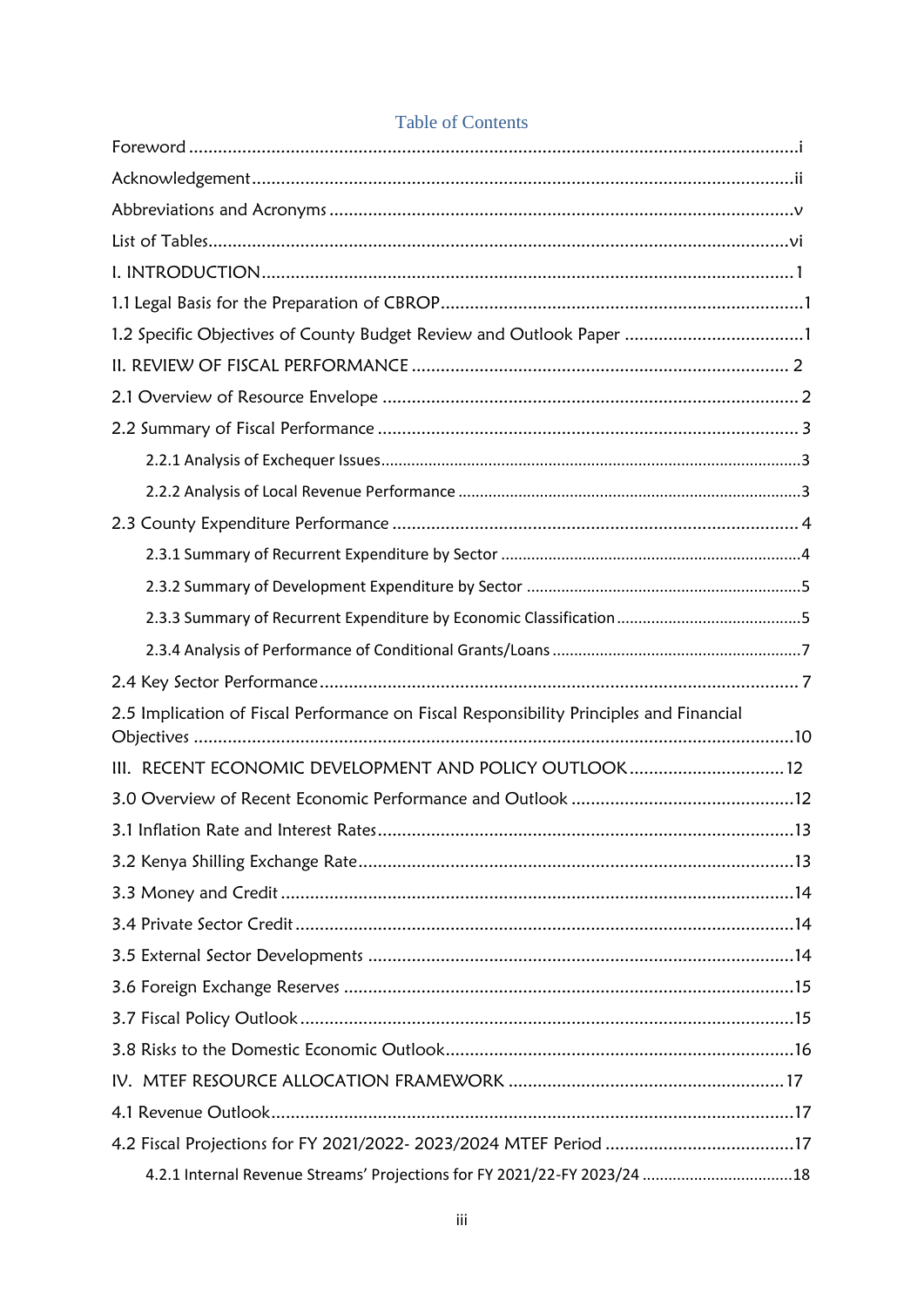| 4.3 Expenditure Priorities for FY 2021/2022 - FY 2023/24 MTEF Period19 |  |
|------------------------------------------------------------------------|--|
|                                                                        |  |
|                                                                        |  |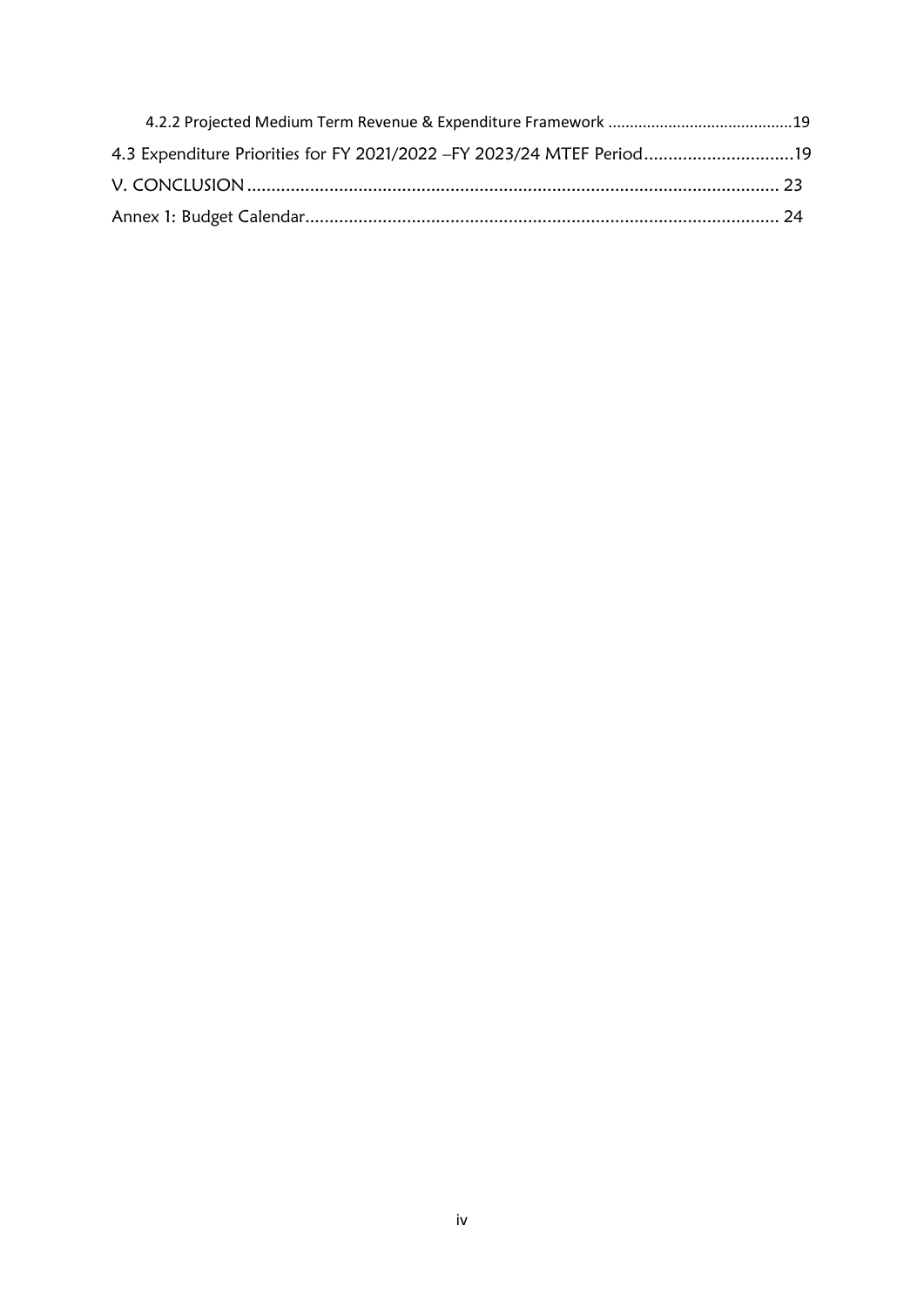# **Abbreviations and Acronyms**

<span id="page-5-0"></span>

| <b>CBROP</b> | <b>Budget Review And Outlook Paper</b> |
|--------------|----------------------------------------|
| <b>CFSP</b>  | <b>County Fiscal Strategy Paper</b>    |
| <b>CIDP</b>  | County Integrated Development Plan     |
| ADP          | <b>Annual Development Plan</b>         |
| <b>GDP</b>   | <b>Gross Domestic Product</b>          |
| <b>MTEF</b>  | Medium Term Expenditure Framework      |
| <b>PFM</b>   | <b>Public Finance Management Act</b>   |
| FY.          | Financial Year                         |
| <b>CRF</b>   | <b>County Revenue Fund</b>             |
| CARA         | <b>County Allocation Revenue Act</b>   |
| <b>MTP</b>   | Medium Term Plan                       |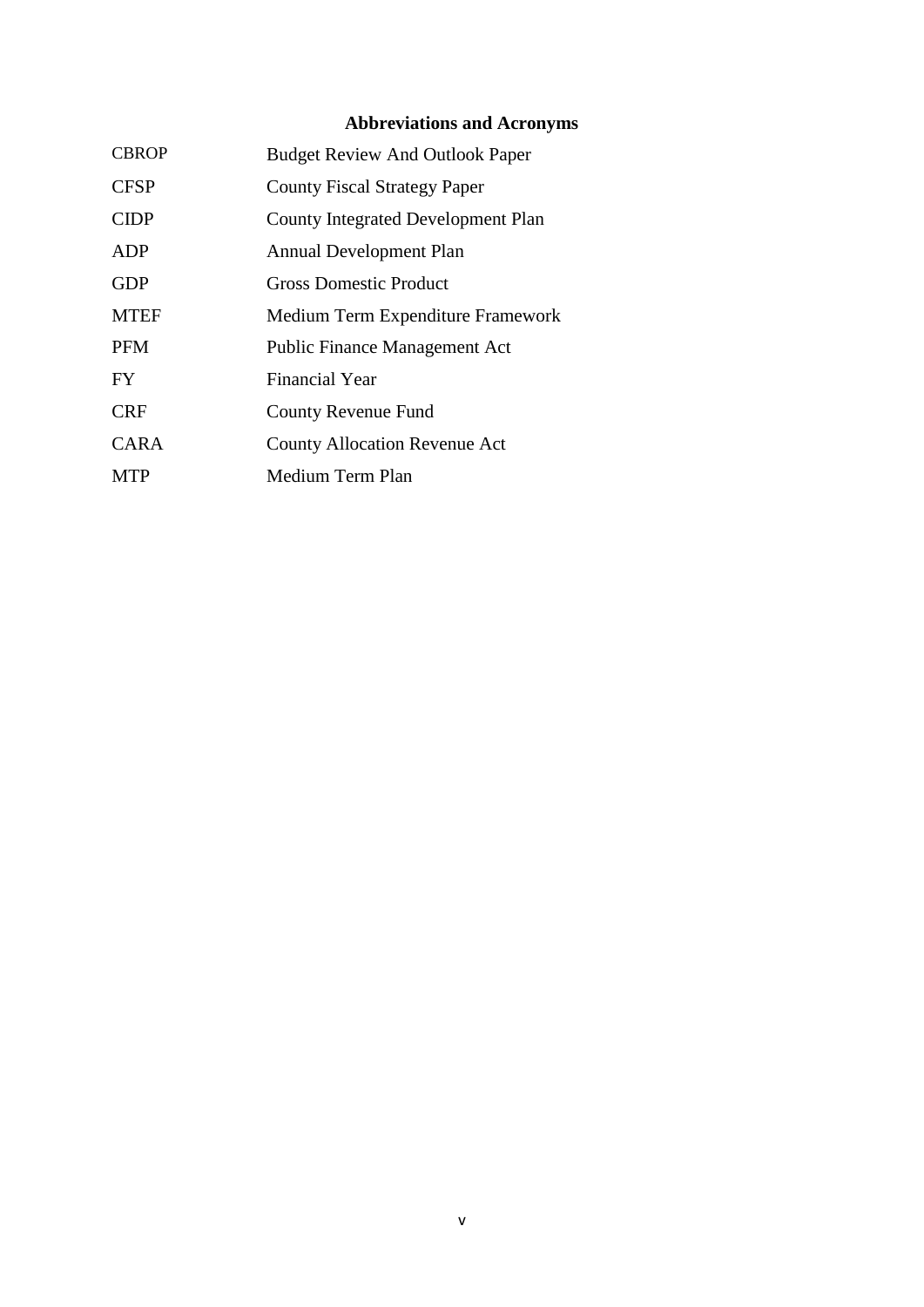# **List of Tables**

<span id="page-6-0"></span>

| Table 9: Fiscal Projections for FY 2021/2022-2023/2024 MTEF Period 17 |
|-----------------------------------------------------------------------|
|                                                                       |
|                                                                       |
|                                                                       |
|                                                                       |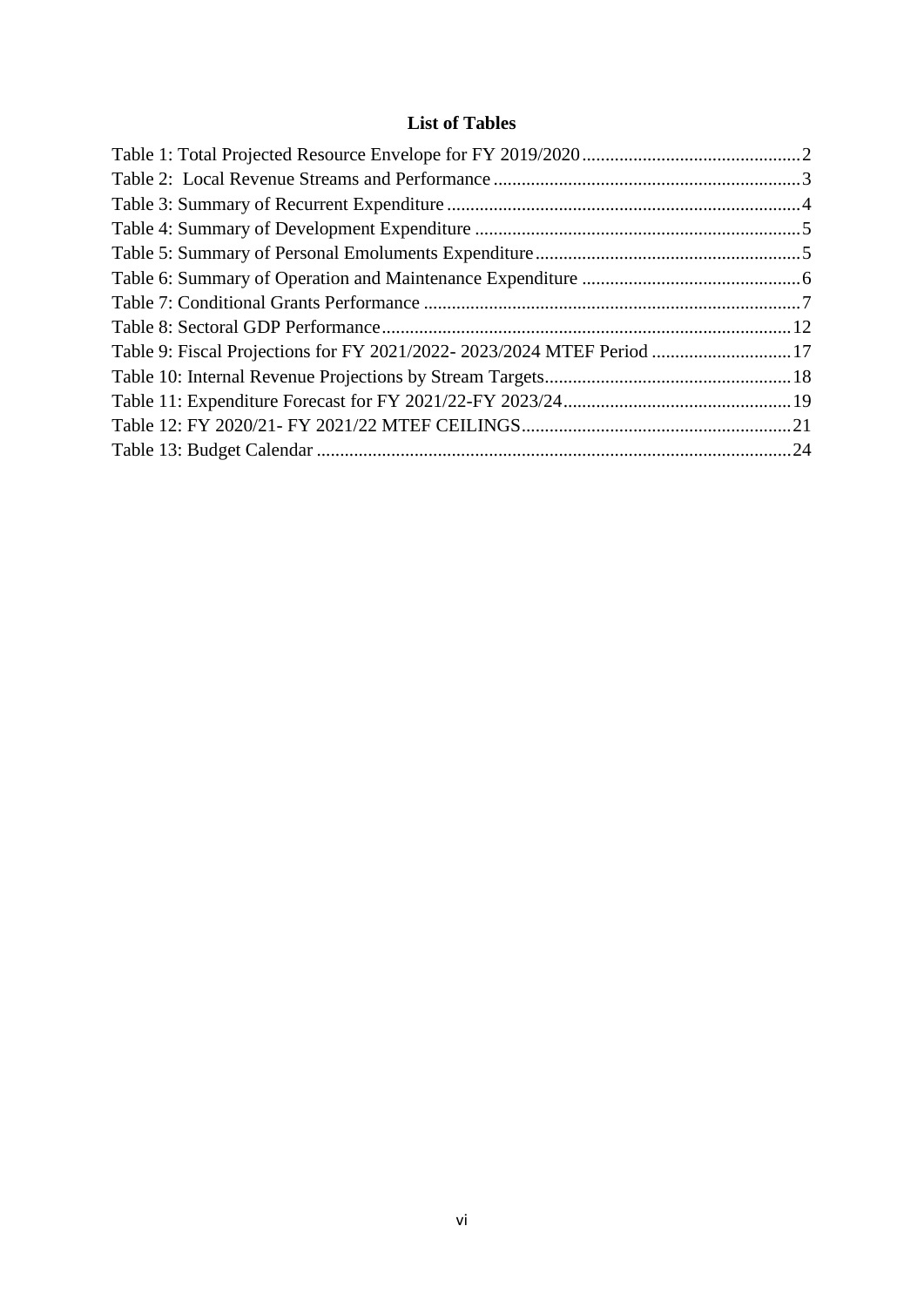# **I. INTRODUCTION**

## <span id="page-7-1"></span><span id="page-7-0"></span>**1.1 Legal Basis for the Preparation of CBROP**

The County Budget Review and Outlook Paper has been prepared in accordance with Section 118 of the Public Financial Management Act, 2012. This section states that:

- a) The County Treasury shall prepare and submit to the County Executive Committee for approval in each financial year, a County Budget Review and Outlook Paper by 30th September of that year.
- b) County Executive Committee shall consider the CBROP with a view to approving it with or without amendments, not later than fourteen days after its submission.
- c) Not later than seven days after the CBROP has been approved by Executive committee, the County Treasury shall:
	- i. Submit the paper to the Budget and appropriation Committee of the County Assembly to be laid before the County Assembly; and
	- ii. Publish and publicize the paper not later than fifteen days after laying the Paper before County Assembly.

# <span id="page-7-2"></span>**1.2 Specific Objectives of County Budget Review and Outlook Paper**

The main objectives of the CBROP 2020 are;

- a) To provide an analysis of actual fiscal performance in the FY 2019/2020 compared to the budget appropriation for that year.
- b) To provide updated economic and financial forecasts with sufficient information to show changes from the forecasts in the most recent County Fiscal Strategy Paper.
- c) To provide information on any changes in the forecasts compared with the County Fiscal Strategy Paper; or how actual financial performance for the previous financial year may have affected compliance with the fiscal responsibility principles or the financial objectives in the latest CFSP; and
- d) To give the reasons for any deviation from the financial objectives together with proposals to address the deviation and the time estimated to do so.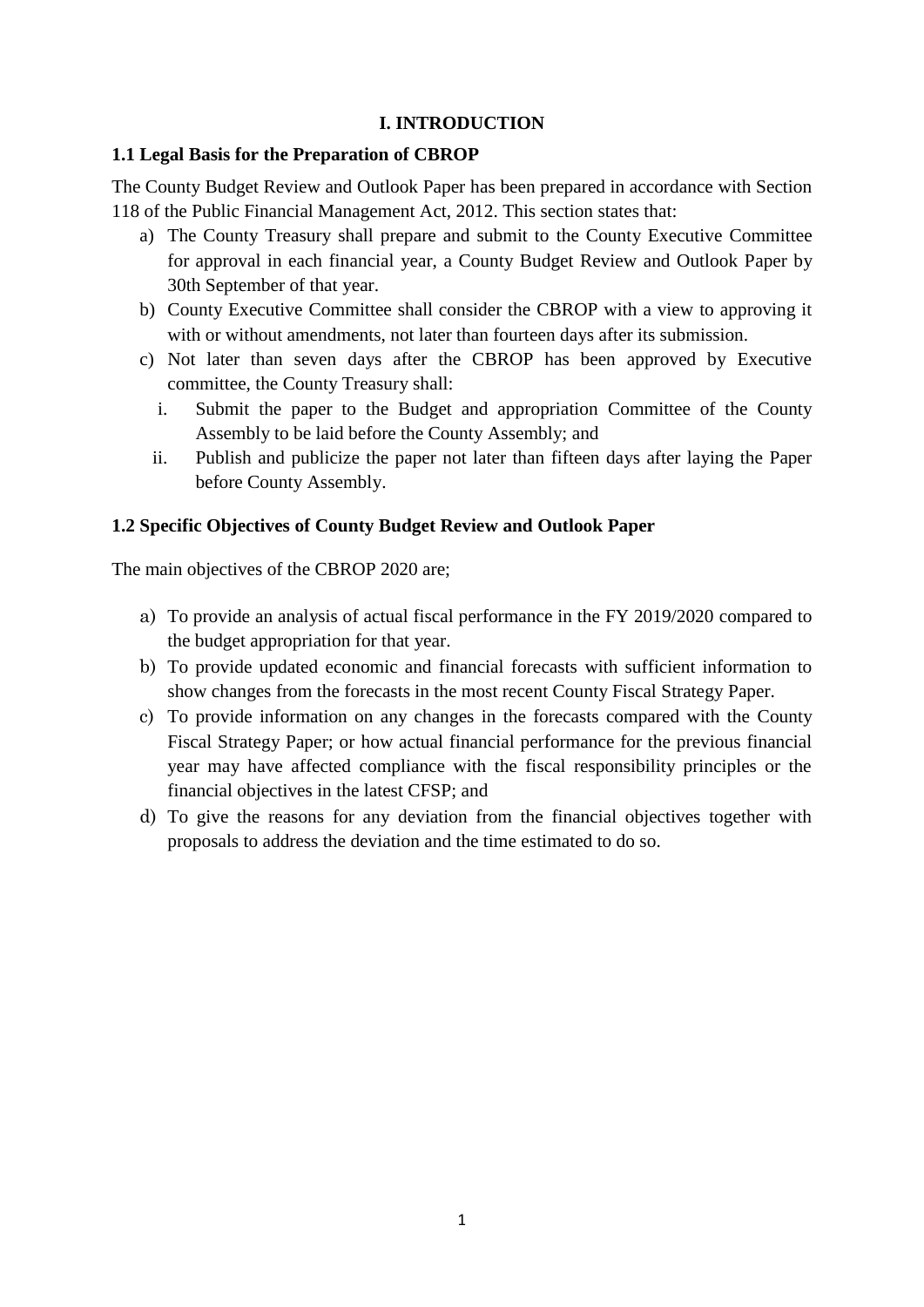#### **II. REVIEW OF FISCAL PERFORMANCE**

#### <span id="page-8-1"></span><span id="page-8-0"></span>**2.1 Overview of Resource Envelope**

| <b>REVENUE STREAM</b>                                     | <b>APPROVED</b><br><b>BUDGET ESTIMATES</b><br>FY2019/2020 | <b>APPROVED</b><br><b>SUPPLEMENTARY I</b><br><b>BUDGET FY 2019/2020</b> | <b>APPROVED</b><br><b>SUPPLEMENTARY II</b><br><b>BUDGET FY 2019/2020</b> |
|-----------------------------------------------------------|-----------------------------------------------------------|-------------------------------------------------------------------------|--------------------------------------------------------------------------|
| <b>Equitable Share</b>                                    | 4,898,000,000.00                                          | 5,468,800,331.00                                                        | 5,468,800,331.00                                                         |
| Own Source Revenue                                        | 130,320,184.00                                            | 150,320,184.00                                                          | 150,320,184.00                                                           |
| <b>Sub-Total</b>                                          | 5,028,320,184.00                                          | 5,619,120,515.00                                                        | 5,619,120,515.00                                                         |
| <b>Conditional Grants/Loans</b><br>(National gov't)       |                                                           |                                                                         |                                                                          |
| Compensation for user Fees<br>Forgone                     | 12,128,484.00                                             | 12,128,484.00                                                           | 12,128,484.00                                                            |
| <b>KRB</b>                                                | 141,948,188.00                                            | 160,456,368.00                                                          | 160,456,368.00                                                           |
| <b>VTC</b>                                                | 17,313,298.00                                             | 39,399,992.00                                                           | 39,399,992.00                                                            |
| <b>Conditional Grants/Loans</b><br>(Development Partners) | 364,283,864.00                                            | 590,696,740.00                                                          | 590,696,740.00                                                           |
| <b>Total Estimated Resource</b><br><b>Envelope</b>        | 5,563,994,018.00                                          | 6,421,802,099.00                                                        | 6,421,802,099.00                                                         |

#### <span id="page-8-2"></span>**Table 1: Total Projected Resource Envelope for FY 2019/2020**

*Source: County Supplementary Budget Estimates, FY 2019/2020*

The table above provides revised estimates of revenue projection for FY 2019/20 budget. The overall total projected revenue was estimated at Kshs. 6,421,802,099.00. This projected revenue comprised of equitable share of Kshs. 5,000,700,000.00 and balances brought forward of Ksh. 468,100,331.00. This share comprised of 85.2 percent of the total supplementary estimates.

Conditional allocation from the national government was projected at Kshs. 211,984,844.00 constituting 3.3 percent of the total supplementary budget estimates. This comprised of conditional allocation for rehabilitation of county polytechnics amounting to Kshs. 39,399,992.00, conditional allocation for compensation for user fees foregone amounting to Kshs. 12,128,484.00 and conditional allocation from Roads Maintenance Fuel Levy fund amounting to Kshs.160, 456, 368.00.

Total conditional grants/ loans from development partners were projected at Ksh. 590,696,740.00. The loans/ grants are Ksh. 50,327,032 to finance Transforming Health Systems for Universal Health Coverage Programme, Ksh. 21,495,096 for Instruments for Devolution & Advice Programme (Nasukuta Project), Ksh. 112,786,906 for Urban Development Grant and Ksh. 50 million for Urban Institutional Grant for Kapenguria Municipality under the Kenya Urban Support Programme, Ksh. 58,070,195 for Kenya Devolution Support Programme, and Ksh. 128,924,499 for the Kenya Climate Smart Agriculture Project. Others are allocation of Ksh. 26,629,462 for Agriculture Sector Development Support Programme II, Ksh. 14,718,750 for Danida, Ksh. 2,744,800 UNICEF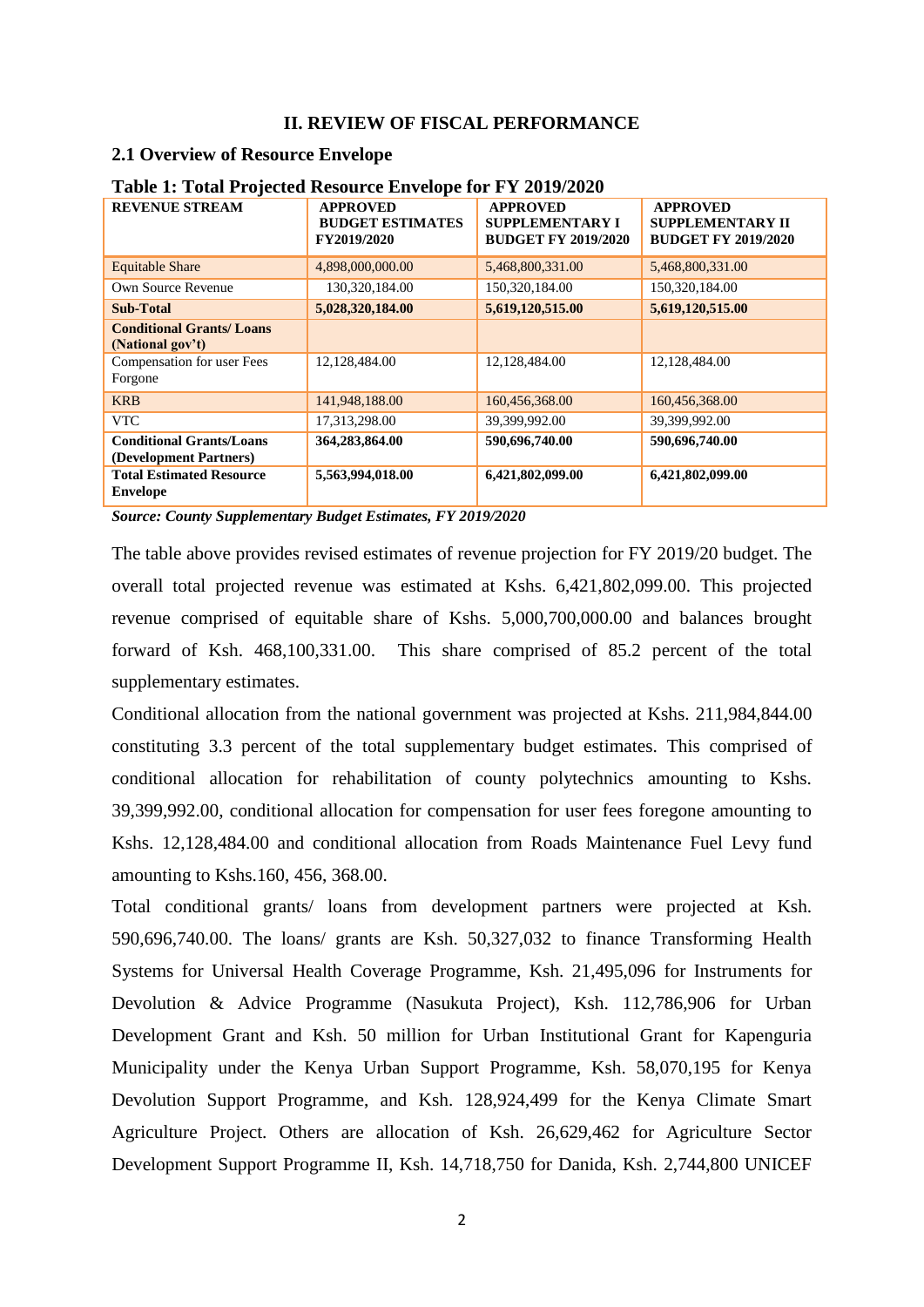grant for repair of boreholes and Ksh. 125 million for financing Water Tower Protection & Climate Change and Adaptation Programme**.** Internal revenue was projected at Ksh. 150,320,184.00.This comprised of net local revenue of Ksh. 130,320,184 and Appropriations in Aid (A.I.A) for health amounting to Ksh. 20 million.

## <span id="page-9-0"></span>**2.2 Summary of Fiscal Performance**

## <span id="page-9-1"></span>**2.2.1 Analysis of Exchequer Issues**

In the period under review, the Controller of Budget approved withdrawals of Kshs. 5,480,996,554.30 from the CRF account. These withdrawals represented 85.35 percent of the approved supplementary budget and translated to a decrease of 2.82 per cent from Kshs. 5.64 billion in FY 2018/19.The exchequer issues comprised of equitable share of Ksh. 5,000,700,000 and conditional grants amounting to Ksh. 480,296,554.30.A breakdown of these grants is provided in table 7.

# <span id="page-9-2"></span>**2.2.2 Analysis of Local Revenue Performance**

| <b>Revenue Source</b>                                                                                                                   | <b>Approved</b><br><b>Estimates</b> | <b>Actual</b><br><b>Revenue</b> | <b>Projected Estimates</b> | <b>Actual Revenue</b><br><b>Collected</b> |        |
|-----------------------------------------------------------------------------------------------------------------------------------------|-------------------------------------|---------------------------------|----------------------------|-------------------------------------------|--------|
|                                                                                                                                         | FY 2018/19                          | FY 2018/19                      | FY 2019/20                 | FY 2019/20                                | $\%$   |
| Kiosk Rent                                                                                                                              | 1,436,378                           | 1,571,900                       | 1,700,000.00               | 2,618,680.00                              | 154.04 |
| <b>Single Business</b><br>Permit                                                                                                        | 5,423,698                           | 17,122,965                      | 19,000,000.00              | 14,325,363.65                             | 75.40  |
| Market Fee                                                                                                                              | 3,656,399                           | 2,774,345                       | 4,000,000.00               | 1,058,695.00                              | 26.47  |
| <b>Building Approvals</b>                                                                                                               | 263,997                             | 384,000                         | 350,000.00                 | 508,386.00                                | 145.25 |
| Cess                                                                                                                                    | 24,932,704                          | 5,569,826                       | 6,000,000.00               | 5,289,330.00                              | 88.16  |
| <b>Royalties</b>                                                                                                                        | 24,894,476                          | 29,688,130                      | 31,000,000.00              | 17,662,280.00                             | 56.98  |
| Stock cess/slaughter                                                                                                                    | 7,873,355                           | 5,671,770                       | 7,000,000.00               | 2,895,520.00                              | 41.36  |
| <b>House Rent</b>                                                                                                                       | 438,845                             | 1,029,307.35                    | 2,000,000.00               | 3,807,175.10                              | 190.36 |
| Advertising                                                                                                                             | 193,599                             | 578,670                         | 306,990.00                 | 661,400.00                                | 215.45 |
| <b>Parking Fee</b>                                                                                                                      | 1,585,062                           | 801,320                         | 1,800,000.00               | 502,575.00                                | 27.92  |
| <b>Bus Park and</b><br>Motorcycle                                                                                                       | 5,823,083                           | 3,753,020                       | 5,823,093.00               | 2,128,625.00                              | 36.55  |
| Renewals/Applications                                                                                                                   | 1,469,481                           | 1,359,230                       | 1,613,210.00               | 485,500.00                                | 30.10  |
| <b>Liquor Licensing</b>                                                                                                                 |                                     | 150,000                         | 200,000                    |                                           |        |
| Other fees and charges<br>(public toilet, honey,<br>hides & skin,<br>firewood, tamarind<br>aloe Vera, fish, scrap<br>metal, penalties,) | 14,751,527                          | 10,735,012                      | 11,404,936                 | 11,837,674.00                             | 103.79 |
| Agriculture                                                                                                                             | 691,625                             | 2,791,473.25                    | $\mathbf{0}$               |                                           |        |
| <b>Health(Cost Sharing)</b>                                                                                                             | 24,677,902                          | 25,186,555                      | 29,000,000                 | 29,000,000                                | 100    |

<span id="page-9-3"></span>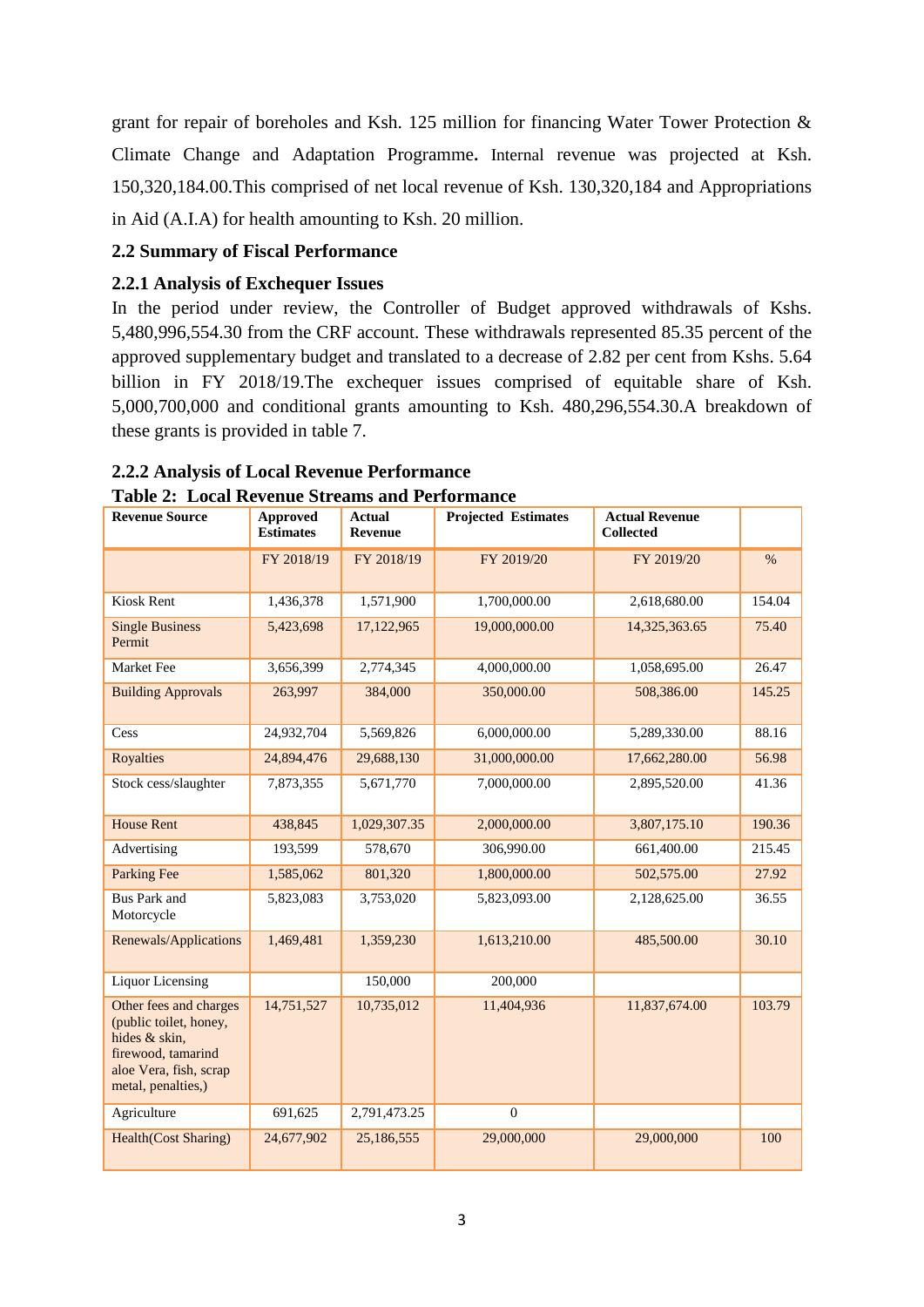| Lands(Plot/Land<br>Rates)                            | 3,075,955                | 7,034,995    | 7,075,955.00  | 202,000.00     | 2.85   |
|------------------------------------------------------|--------------------------|--------------|---------------|----------------|--------|
| Livestock/Permits                                    | 1,182,105                | 393,520      | 646,000.00    | 274,570.00     | 42.50  |
| Trade                                                |                          |              | $\mathbf{0}$  |                |        |
| <b>Public Health</b><br><b>Facilities</b> Fee        |                          | 907,230      |               | 144,150.00     | 100.00 |
| <b>Forest Products Fees</b>                          | $\overline{\phantom{a}}$ | 1,326,170.00 | 1,400,000     | 989,706.00     | 70.69  |
| <b>Net Internal Revenue</b>                          | 122,370,189              | 118,829,439  | 130,320,184   |                |        |
| <b>Health Facility</b><br>Improvement<br>Fund(A.I.A) |                          |              | 20,000,000.00 | 12,755,000.00  | 63.78  |
| <b>Total Internal</b><br><b>Revenue</b>              |                          |              | 150,320,184   | 107,146,629.75 | 71.28  |

*Source: West Pokot County Treasury, 2020*

Receipts from Local Revenue in the period under review amounted to Kshs. 107,146,629.75 against a projection of Kshs. 150,320,184 in the FY 2019/2020. This represented local revenue performance of 71.28%. There was an overall reduction in the collection of revenue by the county government by Ksh. 11.68 million in comparison with the local revenue collected in the FY 2018/2019.

### <span id="page-10-0"></span>**2.3 County Expenditure Performance**

The total actual expenditure for the period under review amounted to Ksh. 5,164,507,294.00. This comprises expenditure of Ksh. 4,124,433,429.00for recurrent and Ksh. 1,040,073,865.00

for development.

# <span id="page-10-1"></span>**2.3.1 Summary of Recurrent Expenditure by Sector**

### <span id="page-10-2"></span>**Table 3: Summary of Recurrent Expenditure**

| <b>Vote/Department</b>                           | <b>Approved Budget</b> | <b>Expenditure</b> | $\frac{6}{6}$ |
|--------------------------------------------------|------------------------|--------------------|---------------|
| <b>County Executive</b>                          | 454,259,745.88         | 447,786,018.00     | 98.57         |
| Finance & Economic Planning                      | 280,990,599.00         | 236,153,023.00     | 84.04         |
| Roads, Public Works & Infrastructure             | 75,268,957.00          | 69, 767, 132.00    | 92.69         |
| Health, Sanitation & Emergency Services          | 1,503,528,351.00       | 1,444,676,836.00   | 96.09         |
| Education & Technical Training                   | 721,348,366.00         | 707,001,277.00     | 98.01         |
| Agriculture & Irrigation                         | 110,285,563.00         | 100,924,708.00     | 91.51         |
| <b>Pastoral Economy</b>                          | 114,921,819.00         | 109,894,924.00     | 95.63         |
| Trade, Investments & Cooperative Dev't           | 91,105,555.00          | 62,805,265.00      | 68.94         |
| Lands, Housing & Urban Development               | 85,486,173.00          | 78,403,135.00      | 91.71         |
| Water, Environment & Natural Resources           | 72,256,528.00          | 58,306,661.00      | 80.69         |
| Tourism, Culture, Wildlife, Youth & Sports       | 53,837,560.20          | 41,469,046.00      | 77.03         |
| <b>County Assembly</b>                           | 598,667,135.00         | 571,625,692.00     | 95.48         |
| County Public Service, ICT & Decentralized Units | 190,668,962.40         | 158,903,986.00     | 83.34         |
| Special Programmes & Directorates                | 40,416,767.00          | 36,715,726.00      | 90.84         |
| <b>Total</b>                                     | 4,393,042,081.48       | 4,124,433,429.00   | 93.89         |

*Source: West Pokot County Treasury, 2020*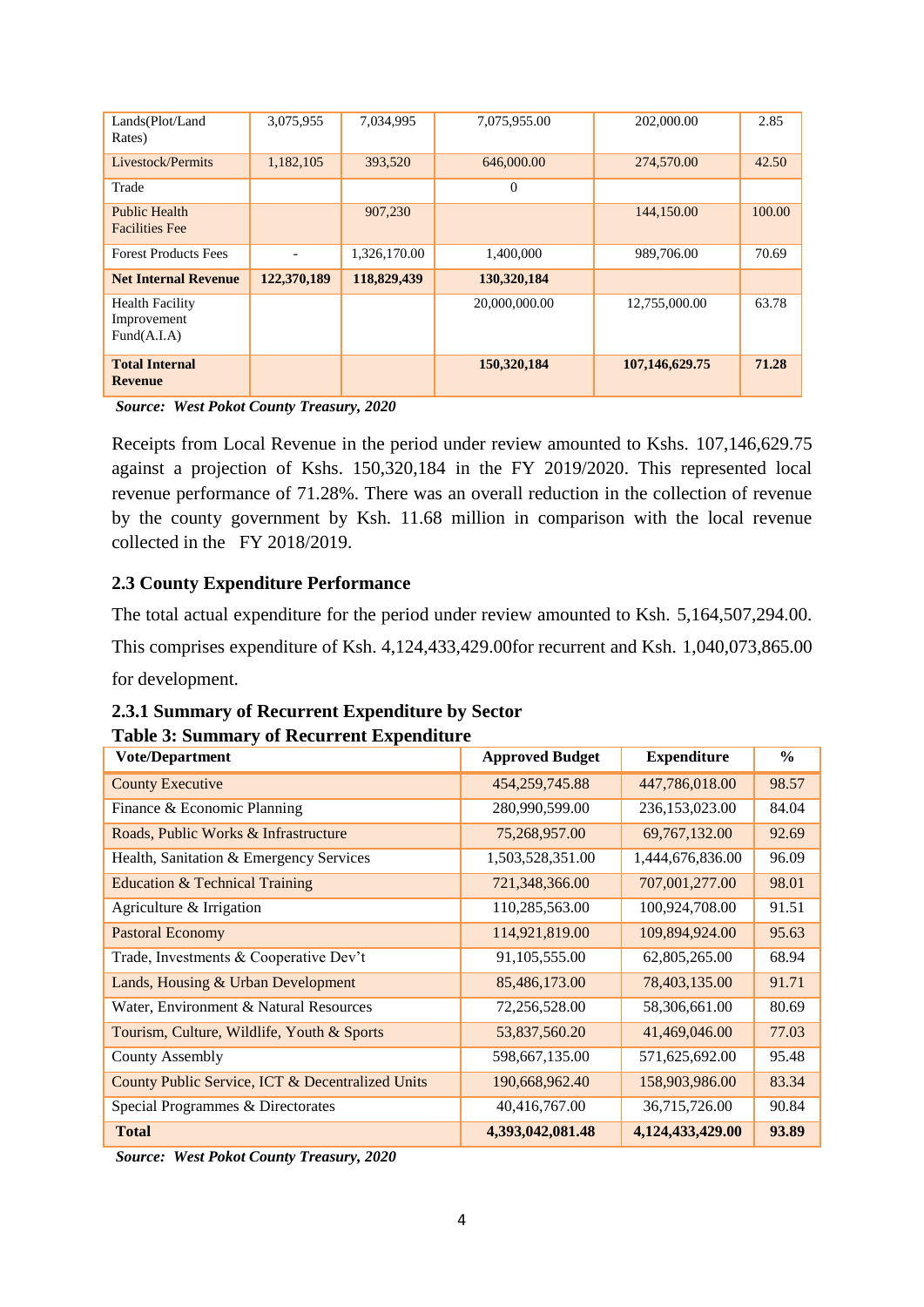Recurrent expenditure for the period under review represented an absorption rate of 93.89% of the annual recurrent budget. This is lower than the 97% absorption rate recorded in FY 2018/2019. The County Executive and Department of Education & Technical Training had the highest absorption rate at 98.57% and 98.01% respectively while the Department of Tourism, Culture & Sports had the least absorption rate of 77.03%.

<span id="page-11-2"></span>

| таря - осинные у от ретеюритене паренанате<br><b>Vote/Department</b> | <b>Approved Budget</b> | <b>Expenditure</b> | $\frac{0}{0}$ |
|----------------------------------------------------------------------|------------------------|--------------------|---------------|
| <b>County Executive</b>                                              | 22,950,000.00          | 23,518,255.00      | 102.48        |
| Finance & Economic Planning                                          | 25,456,171.00          | 22,456,170.00      | 88.22         |
| Roads, Public Works & Infrastructure                                 | 342,660,093.79         | 244,598,473.00     | 71.38         |
| Health, Sanitation & Emergency Services                              | 245,448,915.00         | 133,753,006.00     | 54.49         |
| Education & Technical Training                                       | 232,332,901.00         | 72,018,348.00      | 31.00         |
| Agriculture & Irrigation                                             | 230,108,076.00         | 218,569,923.00     | 94.99         |
| <b>Pastoral Economy</b>                                              | 126,624,454.80         | 69,951,601.00      | 55.24         |
| Trade, Investments & Cooperative Dev't                               | 66,055,547.00          | 28,236,652.00      | 42.75         |
| Lands, Housing & Urban Development                                   | 187,068,293.00         | 83,820,255.00      | 44.81         |
| Water, Environment & Natural Resources                               | 349,460,308.00         | 69,715,587.00      | 19.95         |
| Tourism, Culture, Wildlife, Youth & Sports                           | 68,937,517.33          | 14,681,157.00      | 21.30         |
| <b>County Assembly</b>                                               | 105,815,273.00         | 58,154,438.00      | 54.96         |
| County Public Service, ICT & Decentralized Units                     | 24,442,467.60          | 600,000.00         | 2.45          |
| Special Programmes & Directorates                                    | 1,400,000.00           |                    | 0.00          |
| <b>Total</b>                                                         | 2,028,760,017.52       | 1,040,073,865.00   | 51.27         |

<span id="page-11-0"></span>

| 2.3.2 Summary of Development Expenditure by Sector |
|----------------------------------------------------|
| <b>Table 4: Summary of Development Expenditure</b> |

*Source: West Pokot County Treasury, 2020*

Development expenditure for the period under review represented an absorption rate of 51.27 per cent of the approved development budget. This performance represented an overall performance of 20.14 per cent of total expenditure. The County Executive, Departments of Agriculture and Irrigation and Finance & Economic Planning had the highest absorption rates at 102.5 per cent, 95 per cent and 88 per cent respectively while Departments of Water, Environment and Natural Resources, PSM and Special Programmes had the least absorption at 19.95 %, 2.45% and nil respectively.

<span id="page-11-3"></span><span id="page-11-1"></span>

| 2.3.3 Summary of Recurrent Expenditure by Economic Classification |
|-------------------------------------------------------------------|
| <b>Table 5: Summary of Personal Emoluments Expenditure</b>        |

| <b>Vote</b>                                       | <b>Allocation</b> | <b>IPPD</b><br><b>Expenditure</b> | <b>Expenditure</b><br><b>On Casuals</b> | <b>Total</b><br><b>Expenditure</b> | $\frac{0}{0}$ |
|---------------------------------------------------|-------------------|-----------------------------------|-----------------------------------------|------------------------------------|---------------|
| <b>County Executive</b>                           | 262,572,311.44    | 225,839,598.05                    | $\Omega$                                | 225,839,598.05                     | 86.01         |
| Finance and Economic<br>Planning                  | 151,344,922.17    | 130,304,001.85                    | 17,397,400.00                           | 147,701,401.85                     | 97.59         |
| Roads, Public Works and<br><b>Transport</b>       | 60,182,939.84     | 56, 217, 743.85                   | 1,572,000.00                            | 57,789,743.85                      | 96.02         |
| <b>Health and Sanitation</b>                      | 1,203,300,293.63  | 1,148,477,412.90                  | 35,594,400.00                           | 1,184,071,812.90                   | 98.40         |
| <b>Education and Technical</b><br><b>Training</b> | 262,179,078.00    | 216, 357, 887. 25                 | 26,527,000.00                           | 242,884,887.25                     | 92.64         |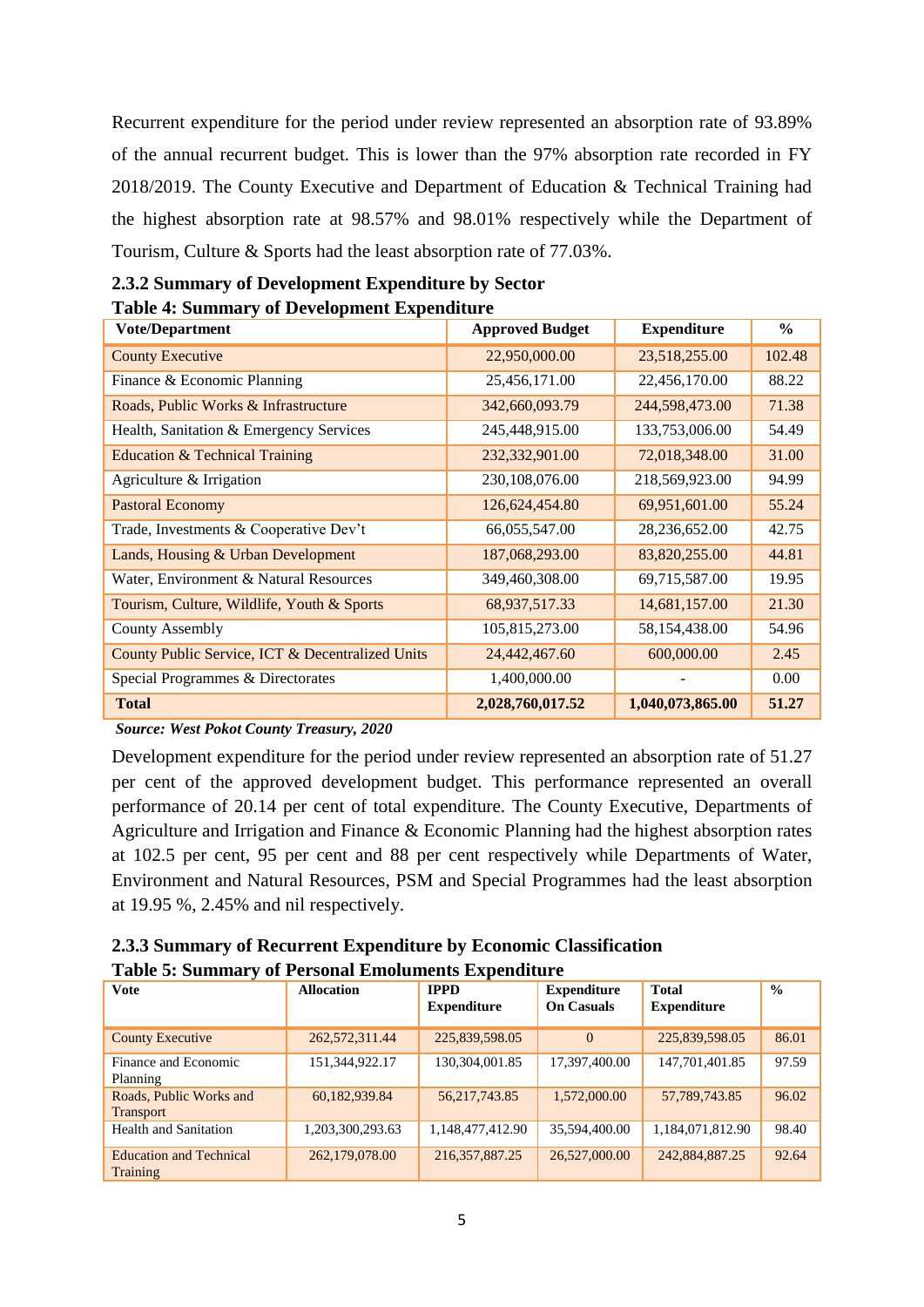| Agriculture And Irrigation                                                      | 83,275,598.20    | 72,112,583.45    | 13,943,400.00    | 86,055,983.45    | 103.34 |
|---------------------------------------------------------------------------------|------------------|------------------|------------------|------------------|--------|
| <b>Pastoral Economy</b>                                                         | 84,216,021.28    | 66,420,018.10    | 12,508,800.00    | 78,928,818.10    | 93.72  |
| Trade, Investments and<br>Cooperative Development                               | 51,485,655.16    | 42,014,514.00    | 9,199,000.00     | 51,213,514.00    | 99.47  |
| Lands, Housing, Physical<br>Planning and Urban<br>Development                   | 57, 535, 523. 40 | 38,823,102.00    | 30,419,000.00    | 69,242,102.00    | 120.35 |
| Water Dev., Environment<br>and Natural Resources                                | 42,557,588.12    | 41,650,296.85    | 10,697,710.00    | 52,348,006.85    | 123.01 |
| Tourism, Culture, Sports,<br>Youth and Gender Dev.                              | 26,306,295.84    | 27,511,783.25    | 6,389,000.00     | 33,900,783.25    | 128.87 |
| West Pokot County<br>Assembly                                                   | 256, 102, 315.00 | 239,146,055.00   | 4,944,625.00     | 244,090,680.00   | 95.31  |
| <b>County Public Service</b><br>Management, ICT &<br><b>Decentralized Units</b> | 86,150,402.17    | 60,847,401.15    | 30,120,120.00    | 90,967,521.15    | 105.59 |
| Special Programmes and<br>Directorates                                          | 19,041,866.10    | 16,518,368.50    | $\Omega$         | 16,518,368.50    | 86.75  |
| <b>Total Recurrent Budget</b>                                                   | 2,646,250,810.35 | 2,382,240,766.20 | 199, 312, 455.00 | 2,581,553,221.20 | 97.56  |

*Source: West Pokot County Treasury, 2020*

In the period under review, the county government spent Kshs.2.582 billion on personnel emoluments. This represents an increase of 11 percent (Ksh. 258 million) annual increment when compared to expenditure on wage bill for FY 2018/2019. The Expenditure on personnel emoluments represents 49.98 per cent of total expenditure and 40.20 per cent of total approved budget.

# <span id="page-12-0"></span>**Table 6: Summary of Operation and Maintenance Expenditure**

| <b>Vote/Department</b>                                                | <b>Personnel</b><br><b>Emolument</b> | <b>Operation &amp;</b><br><b>Maintenance</b> | <b>Total Recurrent</b><br><b>Expenditure</b> |
|-----------------------------------------------------------------------|--------------------------------------|----------------------------------------------|----------------------------------------------|
| <b>County Executive</b>                                               | 225,839,598.05                       | 221,946,419.95                               | 447,786,018.00                               |
| Finance and Economic Planning                                         | 147,701,401.85                       | 88,451,621.15                                | 236,153,023.00                               |
| Roads, Public Works and Transport                                     | 57,789,743.85                        | 11,977,388.15                                | 69,767,132.00                                |
| <b>Health and Sanitation</b>                                          | 1,184,071,812.90                     | 260,605,023.10                               | 1,444,676,836.00                             |
| <b>Education and Technical Training</b>                               | 242,884,887.25                       | 464,116,389.75                               | 707,001,277.00                               |
| Agriculture And Irrigation                                            | 86,055,983.45                        | 14,868,724.55                                | 100,924,708.00                               |
| <b>Pastoral Economy</b>                                               | 78,928,818.10                        | 30,966,105.90                                | 109,894,924.00                               |
| Trade, Industry and Cooperative Development                           | 51,213,514.00                        | 11,591,751.00                                | 62,805,265.00                                |
| Lands, Housing, Physical Planning and Urban<br>Development            | 69,242,102.00                        | 9,161,033.00                                 | 78,403,135.00                                |
| Water Dev., Environment and Natural Resources                         | 52,348,006.85                        | 5,958,654.15                                 | 58,306,661.00                                |
| Tourism, Culture, Sports, Youth and Gender Dev.                       | 33,900,783.25                        | 7,568,262.75                                 | 41,469,046.00                                |
| <b>West Pokot County Assembly</b>                                     | 244,090,680.00                       | 327,535,012.00                               | 571,625,692.00                               |
| County Public Service Management, ICT &<br><b>Decentralized Units</b> | 90,967,521.15                        | 67,936,464.85                                | 158,903,986.00                               |
| Special Programmes and Directorates                                   | 16,518,368.50                        | 20, 197, 357.50                              | 36,715,726.00                                |
| <b>Total</b>                                                          | 2,581,553,221.20                     | 1,542,880,207.80                             | 4,124,433,429.00                             |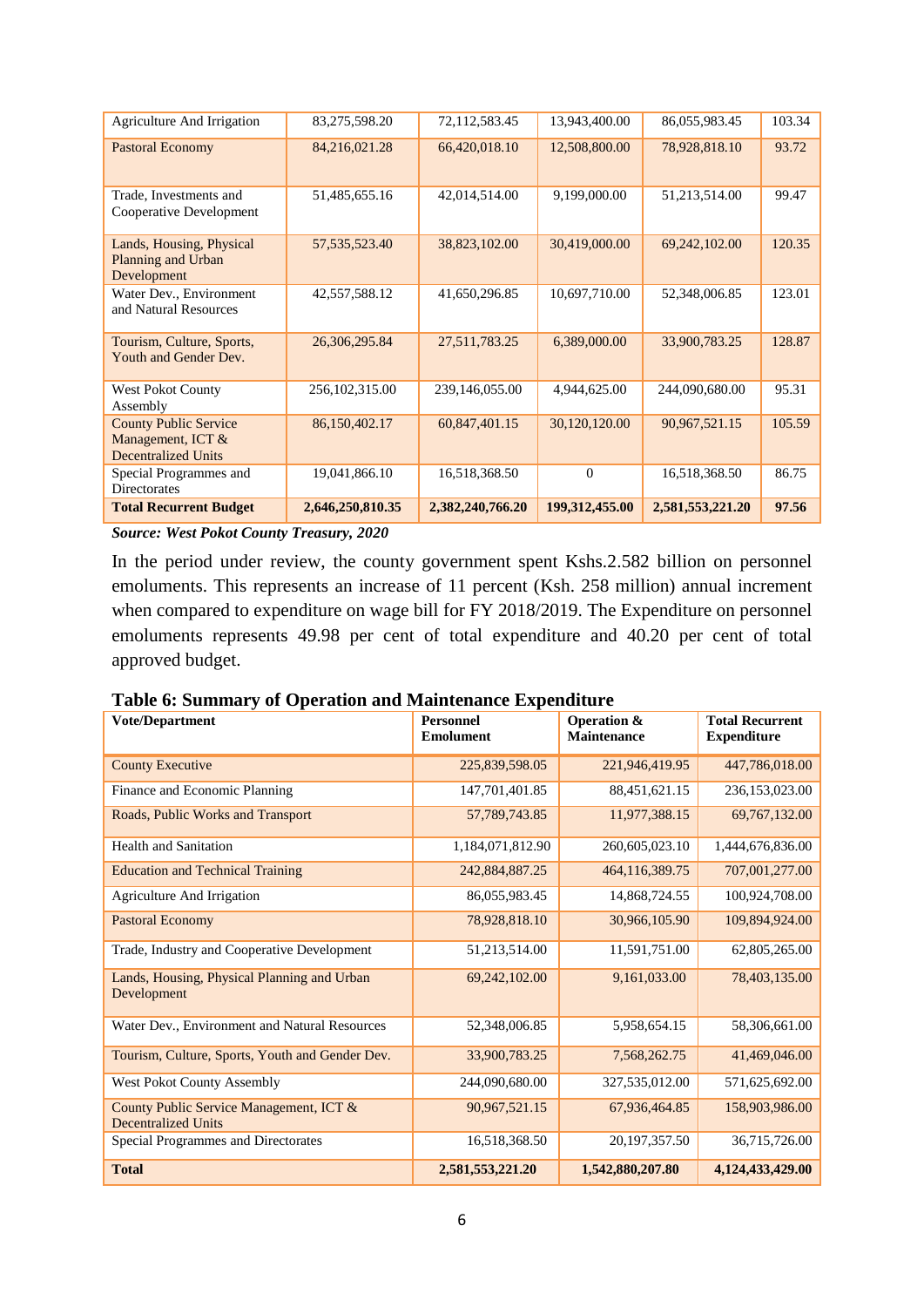#### *Source: West Pokot County Treasury, 2020*

A total of Kshs.1.54 billion was spent on operations and maintenance expenses during the reporting period compared to Kshs. 1.67 billion spent in the FY 2018/2019. This expenditure represents 29.87 per cent of total expenditure and 24.01 per cent of total approved budget.

### <span id="page-13-0"></span>**2.3.4 Analysis of Performance of Conditional Grants/Loans Table 7: Conditional Grants Performance**

<span id="page-13-2"></span>

| <b>Conditional Grants/Loans(National Government</b>           | <b>Approved</b><br><b>Supplementary</b> | <b>Total Amount</b><br><b>Received</b> | $\frac{0}{0}$            |
|---------------------------------------------------------------|-----------------------------------------|----------------------------------------|--------------------------|
| <b>Compensation for user Fees Forgone</b>                     | 12,128,484.00                           | 12,128,484.00                          | 100.00                   |
| <b>KRB</b>                                                    | 160,456,368.00                          | 141,948,188.00                         | 88.47                    |
| <b>VTC</b>                                                    | 39,399,992.00                           | 17,313,298.00                          | 43.94                    |
| Sub Total Nat. gov't Conditional Grants                       | 211,984,844.00                          | 171,389,970.00                         | 80.85                    |
| <b>Transforming Health Systems for Universal Care Project</b> | 50,327,032.00                           | 35,000,000.00                          | 69.55                    |
| EU IDEAS-Nasukuta Project                                     | 21,495,096.00                           | $\overline{a}$                         | $\overline{\phantom{a}}$ |
| Kenya Urban Support Project (UDG)                             | 112,786,906.00                          | 93,693,020.20                          | 83.07                    |
| Kenya Urban Institutional Grant(UIG)                          | 50,000,000.00                           | 8,800,000.00                           | 17.60                    |
| Kenya Devolution Support Programme                            | 58,070,195.00                           | 30,000,000.00                          | 51.66                    |
| Kenya Climate Smart Agriculture Project                       | 128,924,499.00                          | 114,651,660.10                         | 88.93                    |
| <b>ASDSP II</b>                                               | 26,629,462.00                           | 12,043,154.00                          | 45.22                    |
| <b>DANIDA</b>                                                 | 14,718,750.00                           | 14,718,750.00                          | 100.00                   |
| <b>UNICEF Grant for Repair of Water Facilities</b>            | 2,744,800.00                            |                                        |                          |
| <b>EU-Water Protection</b>                                    | 125,000,000.00                          | $\overline{a}$                         |                          |
| <b>Sub Total Conditional Grants (Development Partners)</b>    | 590,696,740.00                          | 308,906,584.30                         | 52.30                    |
| <b>Total</b>                                                  | 802,681,584.00                          | 480,296,554.30                         | 59.84                    |

*Source: West Pokot County Treasury, 2020*

The conditional grants received from national government and other development partners amounted to Ksh.480, 296,554.30 representing 59.84 percent of the total projected grants. A total of Ksh.8, 019,650 was received as UNICEF grant for repair of water facilities. This grant, however, did not pass through CRF. The grant was therefore utilised for repair of boreholes through an account operated by the department of Water.

# <span id="page-13-1"></span>**2.4 Key Sector Performance**

# **2.4.1 Energy, Infrastructure & ICT**

In the period under review, the county government constructed 2 foot bridges, maintained a total of 429 km of county roads and 420 km of new roads were opened up. Several infrastructure projects are going on across all departments. A new revenue system was also procured, tested and operationalized.

# **2.4.2 Agriculture, Rural and Urban Development**

The Department of Agriculture and Pastoral Economy is the leading department in food security initiatives. In the period under review, the department achieved the following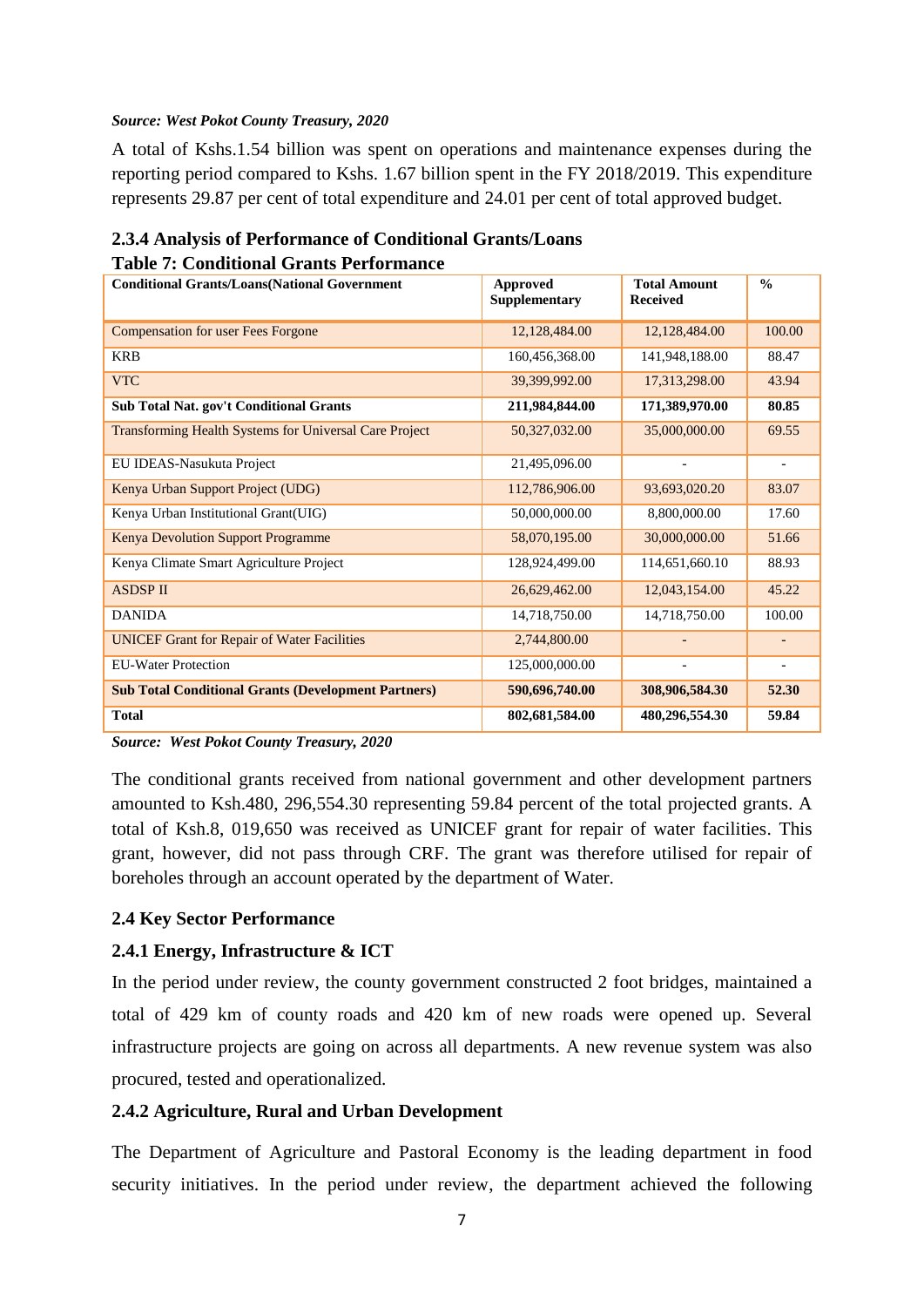milestones: procured and distributed 8,766 bales of assorted certified seed varieties, 940 bags of planting fertilizers and 1,300 bags of top dressing fertilizers to farmers. A total of 850 acres of land was ploughed through the County Agricultural Machinery Services.270 farmers were also trained on irrigation agronomy.

In the livestock subsector, the department achieved the following key milestones; supplied 300 improved Sahiwal bulls, 20 camels' breeds, and 1428 Galla goat breeds. It also stocked 16 boran breeds to Nasukuta farm. To control and prevent livestock diseases the department supplied 60-foot spray pumps to farmers and conducted vaccination to 94,292 cattle and 711,522 sheep/goats. It also established also 60 hectares of boma rodes at Nasukuta farm. A total of 12, 000 chicks were also distributed to 2, 400 women. Nasukuta export abattoir is nearing completion.

In lands and urban development subsector, the following projects were implemented during the review period; construction of fire station, opening of kapenguria municipality access roads and storm control, installation of business containers kiosks at Makutano, rehabilitation of Kapenguria dumpsite and purchase of refuse truck.

#### **2.4.3 Health**

The following is a summary of achievements and progress realized during the period under review. To reduce preventable disease incidences in order to lower the county disease burden, Proportion of children under one year fully immunized reduced from 50.4 to 50.2 percent, while Proportion of pregnant women attending 4th ANC visit increased from 22 to 23 percent percent and Proportion of deliveries conducted by skilled attendants increased from 44.5 to 51.3 percent. To improve access to quality and affordable curative services for a healthy society, the department constructed and operationalized a modern laboratory in Chepareria Sub County Hospital, constructed drugs store at Kacheliba Sub County Hospital, installed 12 solar powered vaccine fridges, purchased 10 delivery beds, operationalized Sebit and Kiwakan new dispensaries and inaugurated new dialysis services at the Renal Unit in Kapenguria County Referral Hospital .The department also recruited and deployed 233 health workers under Universal Health Care (UHC). To improve water, hygiene standard and general environmental sanitation the department established 50 new community health units and 500 new Community Health Volunteers trained on basic module for integrated community health services. A total of 86 HCWs, 249 Ass/chiefs,14 ACCs, 5 deputies and county commissioners were sensitized on Sanitation and nutrition(SanNut) integration programme supported by UNICEF.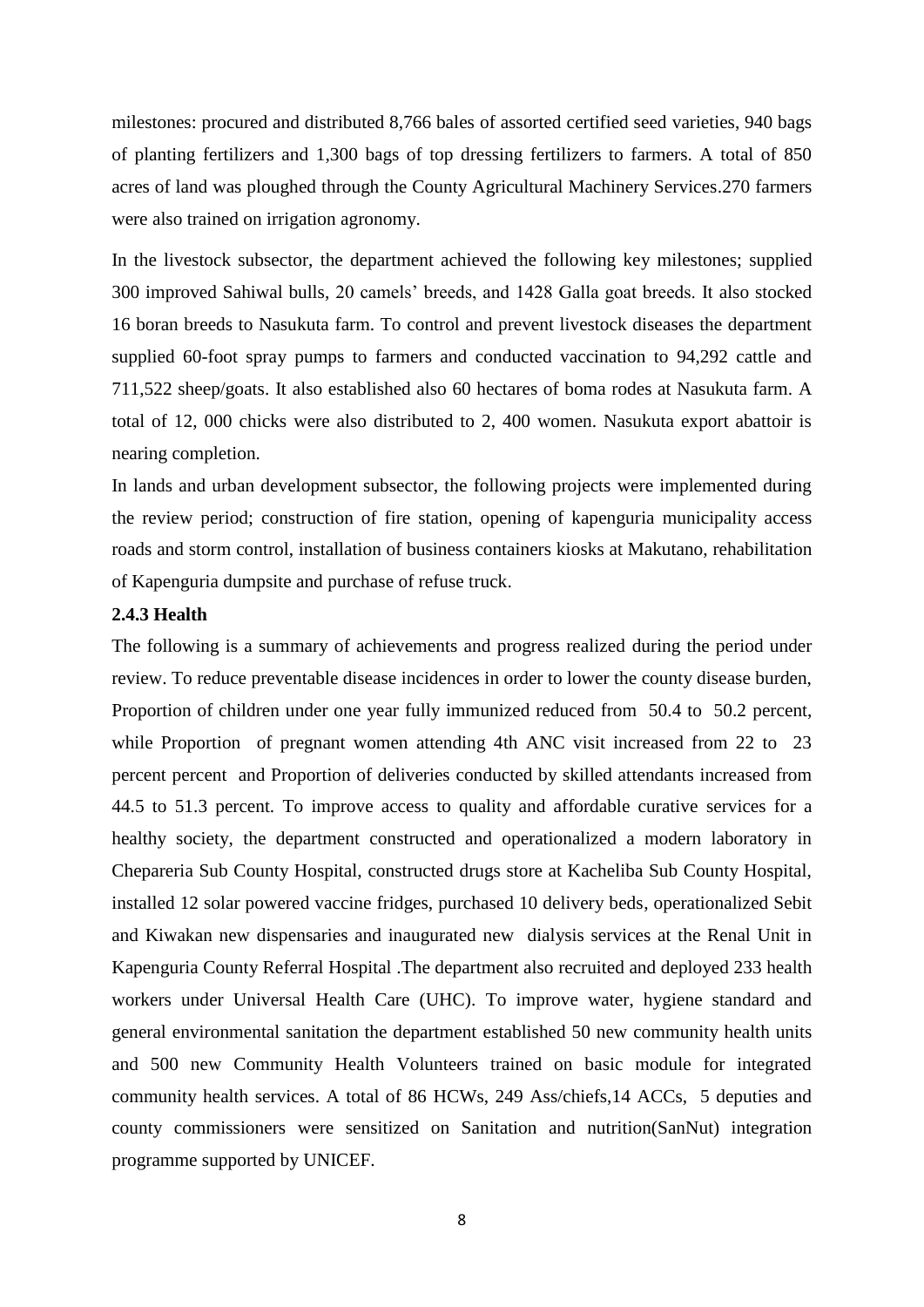#### **2.4.4 Education**

A total of 10,182 needy students benefited from the county bursary scheme. The construction of peace schools at Akulo, Kanyerus and Katikomor are also nearing completion.The department also rehabilitated 6 Vocational Training Centres, trained 250 Bodaboda riders and were issued with provisional driving licenses and organized county VTC ball games. Nine Sensitization campaigns were conducted to promote Vocational Training through radio and road shows.

#### **2.4.5 General Economic & Commercial Affairs**

The department mandate is outlined in the Fourth Scheduled of the Constitution as follows: Trade development and regulation which includes: market infrastructure development, Trade Licensing, regulation, enforcement of fair trade practices and development of Cooperatives Societies. In the FY 2019/20 department implemented the following projects; constructed  $6(six)$  boda boda sheds, of which  $5(five)$  are complete ready for use. To enhance livelihoods through increased income, the department conducted 15 awareness trainings on cooperative societies, 8 new cooperatives were registered, and 3 dormant cooperatives were revived with aim of promoting of cooperative movement. The Department also managed to audit books of accounts for 10(ten) cooperative societies

#### **2.4.6 Environmental Protection, Water & Natural Resources**

The following is a summary of achievements and progress realized during the period under review. To increase access and availability of adequate water resources; the department upgraded 6 boreholes from hand pump to solar; Sitit, Ywalapong , Shongen in Suam ward, Namoru borehole in Kapchok ward , Lokitonyala borehole in Alale Ward, Out of which Sitit and Lokitonyala Boreholes are complete. The department planned to drill 27 boreholes during the financial year but it was affected by drilling Rig breaking down with no staff to operate. However, the Rig currently has been serviced and the hiring of the staff is under-way before the commencement of the exercise. To boost rain water harvesting in the county and aid alleviating acute shortage of water, the department constructed two water pans; Namoru in Kodich ward and Arur in Masol. A number of sand dams had been planned to be constructed but due to prolonged rains it could not be carried out.

#### **2.4.7 Social Protection, Culture & Recreation**

In the FY 2019/20 the department implemented the following projects; protected 50 percent of Nasolot Game reserve. The County Government in collaboration with KWS, NRT and STE collared some elephants in Nasolot game reserve. An MOU between county government and NRT on community conservancy was signed. Further, a total of 600,000 community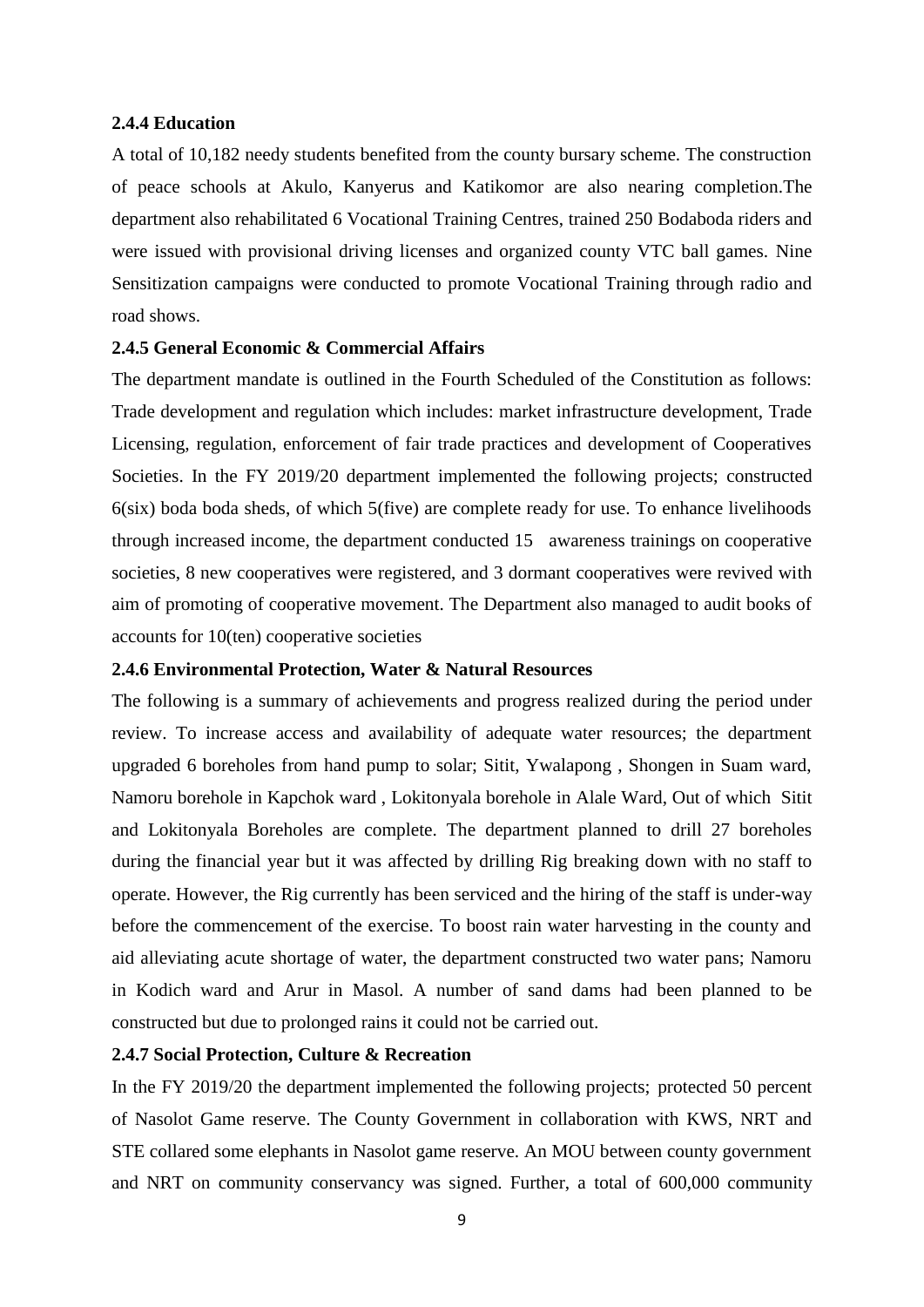members were educated on importance of conservation of cultural artefacts reached through radio talk shows held. To empower youth and enhance gender equality, the department conducted 4 campaigns; sensitized 1200 people against FGM. Operationalized 4 youth empowerment Centres in each sub-county. To improve heritage and culture awareness, knowledge appreciation and conservation, 4 new cultural sites were identified. Construction of Mtelo- Cottages is also nearing completion.

### **2.4.8 Public Administration & International Relations**

The Department of Public Service, ICT and Decentralized Units aims to transform the county public service to be professional, efficient and effective for the realization of county development goals. In the FY 2019/20 the department implemented the following projects; construction of County Commissioner Office and the new Governor's annex building. Performance contracts and appraisals were also carried out for all senior staffs. The department of Finance and Economic Planning prepared the annual development plan, CBROP, budget estimates, County Fiscal Strategy Paper & Debt Management Strategy Paper, Procurement Plans and the Annual Progress Reports and were all approved. Public participation on county budget process was also carried out in all the 20 wards during the review period. A total of Ksh…… pending bills were also settled during the review period.

# <span id="page-16-0"></span>**2.5 Implication of Fiscal Performance on Fiscal Responsibility Principles and Financial Objectives**

From the above fiscal performance, it can be observed that the fiscal responsibility principles and financial objectives were largely met as follows;

- a) Development expenditure for the period under review represented an absorption rate of 51.27 per cent of the approved development budget. This performance represented an overall performance of 20.14 per cent of total expenditure. This is below the 30 percent expenditure threshold required by law.
- b) The county government spent Kshs.2.582 billion on personnel emoluments. This represents an increase of 11 percent (Ksh. 258 million) annual increment when compared to expenditure on wage bill for FY 2018/2019. This expenditure represents 49.98 per cent of total expenditure. The expenditure on wages and benefits to its county public officers is unsustainable over the medium term.
- c) No borrowings were made during the review period. Over the medium term, the county government's borrowings shall be used only for the purpose of financing development expenditure and not for recurrent expenditure.
- d) Public debt and obligations were maintained at a sustainable level and fiscal risks was managed prudently and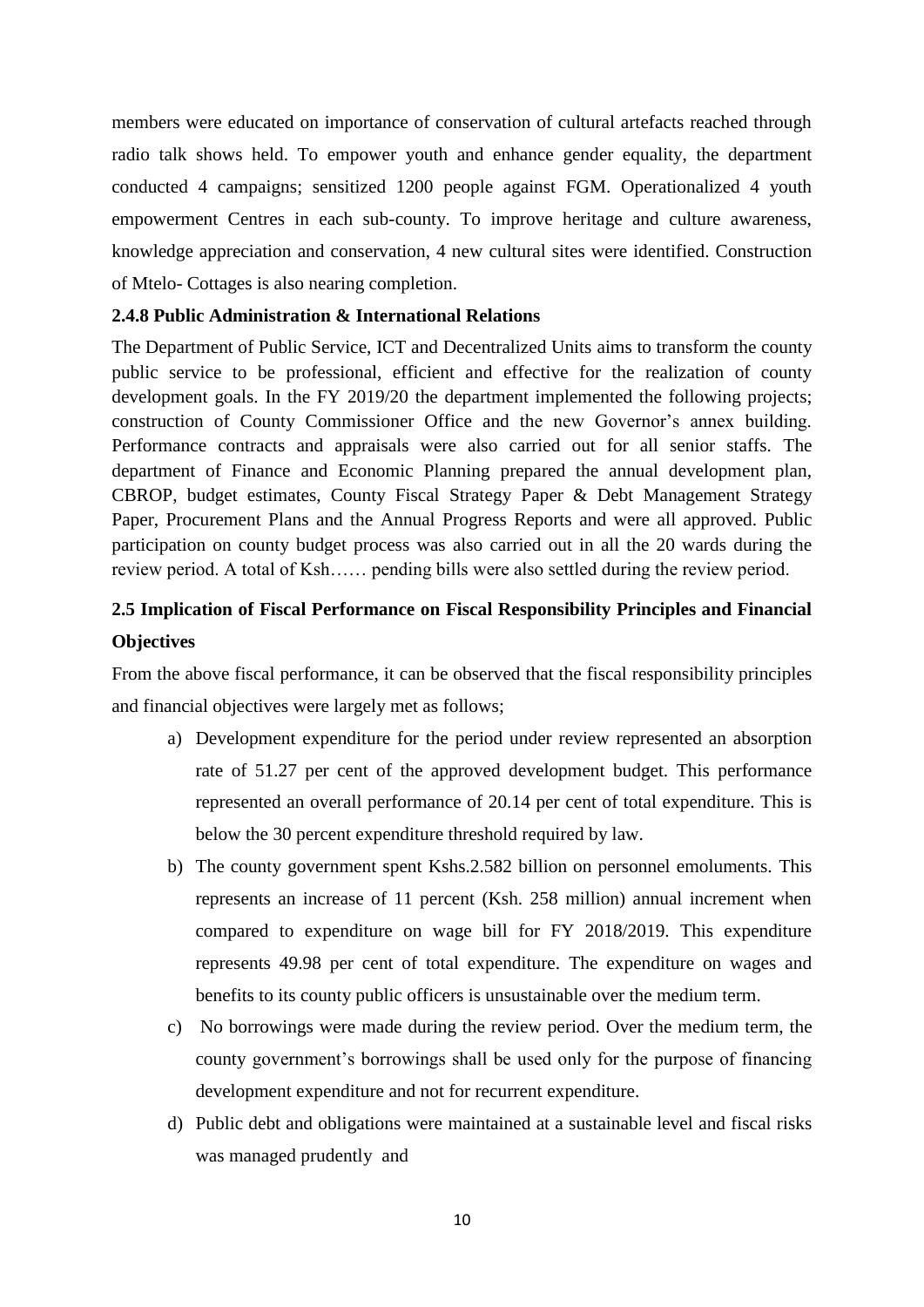e) A reasonable degree of predictability with respect to the level of tax rates and tax bases was also maintained.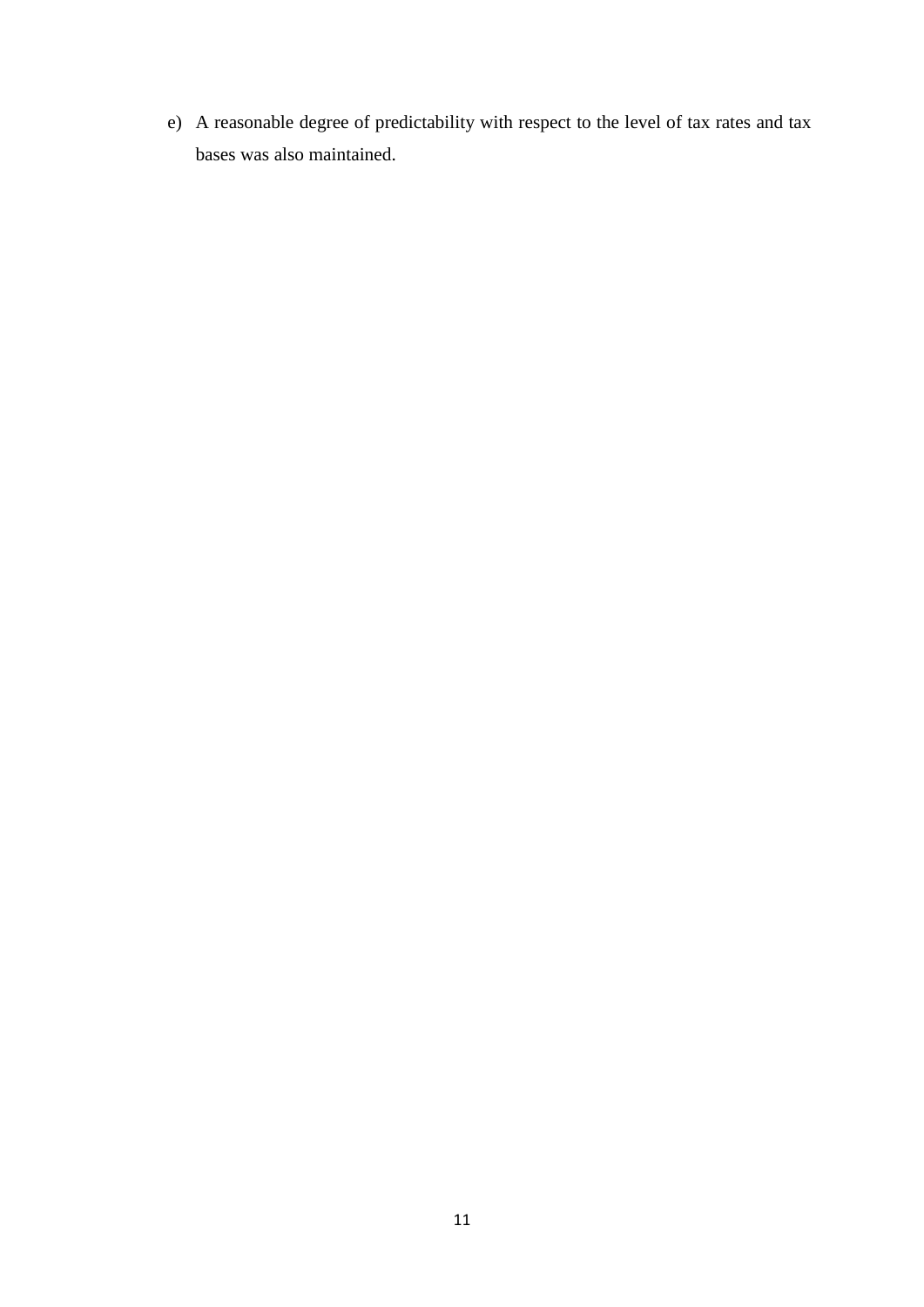#### **III. RECENT ECONOMIC DEVELOPMENT AND POLICY OUTLOOK**

#### <span id="page-18-1"></span><span id="page-18-0"></span>**3.0 Overview of Recent Economic Performance and Outlook**

The outbreak and spread of the Covid-19 Pandemic and the ensuing containment measures have devastated global economies. As a result, global economy is projected to contract by 4.9 percent in 2020 from a growth of 2.9 percent in 2019 with prospects across countries and regions remaining highly uncertain. Kenya has not been spared. The Pandemic and the containment measures slowed down economic activities in key sectors of the economy in the first quarter of 2020, resulting to a lower growth of 4.9 percent compared to a growth of 5.5 percent in a similar period in 2019. Overall, taking into account the available indicators for second quarter for 2020, the economy is projected to grow by 2.6 percent in the calendar year 2020 compared to the initial projection of 6.1 percent in the 2020 Budget Policy Statement. The economy is projected to rebound to 5.3 percent in 2021 and 5.9 percent over the medium term. In terms of fiscal years, the economy is projected to grow by 4.0 percent in the FY 2020/21 and 5.9 percent over the medium term.

| <b>Sectors</b>                           |      |      | <b>Real GDP Growth by Sector</b> |      |       |      | <b>Sector Contributions to Real GDP</b> |      |      |         |
|------------------------------------------|------|------|----------------------------------|------|-------|------|-----------------------------------------|------|------|---------|
|                                          | 2016 | 2017 | 2018                             | 2019 | 2020  | 2016 | 2017                                    | 2018 | 2019 | 2020    |
|                                          | Q1   | Q1   | Q1                               | Q1   | Q1    | Q1   | Q1                                      | Q1   | Q1   | Q1      |
| <b>Primary Sector</b>                    | 3.7  | 4.1  | 6.6                              | 4.6  | 5.1   | 1.0  | 1.1                                     | 1.8  | 1.3  | 1.4     |
| Agriculture                              | 3.6  | 4.0  | 6.7                              | 4.7  | 4.9   | 1.0  | 1.1                                     | 1.8  | 1.2  | 1.3     |
| Mining $&$<br>Quarrying                  | 5.8  | 5.6  | 3.1                              | 1.4  | 9.5   | 0.1  | 0.1                                     | 0.0  | 0.0  | 0.1     |
| <b>Secondary</b><br>sector<br>(Industry) | 4.7  | 4.4  | 4.6                              | 4.9  | 4.1   | 0.8  | 0.8                                     | 0.8  | 0.8  | 0.7     |
| Manufacturing                            | 1.4  | 1.9  | 3.2                              | 3.5  | 2.9   | 0.2  | 0.2                                     | 0.3  | 0.3  | 0.3     |
| Electricity &<br>Water Supply            | 10.3 | 8.2  | 6.1                              | 7.8  | 6.3   | 0.2  | 0.2                                     | 0.2  | 0.2  | 0.2     |
| Construction                             | 9.2  | 7.9  | 6.7                              | 6.1  | 5.3   | 0.4  | 0.4                                     | 0.3  | 0.3  | 0.3     |
| <b>Tertiary Sector</b><br>(Services)     | 6.8  | 6.1  | 6.2                              | 6.4  | 5.4   | 3.1  | 2.9                                     | 2.9  | 3.0  | 2.6     |
| Wholesale &<br>Retail trade              | 2.9  | 3.5  | 5.6                              | 6.3  | 6.4   | 0.2  | 0.2                                     | 0.4  | 0.4  | $0.4\,$ |
| Accommodation<br>& Restaurant            | 8.3  | 24.0 | 13.3                             | 11.0 | (9.3) | 0.1  | 0.3                                     | 0.2  | 0.2  | (0.1)   |
| Transport &<br>Storage                   | 8.2  | 7.8  | 6.5                              | 6.4  | 6.2   | 0.5  | 0.5                                     | 0.4  | 0.4  | 0.4     |
| Information and<br>Communication         | 10.8 | 13.4 | 13.2                             | 10.2 | 9.8   | 0.4  | 0.5                                     | 0.5  | 0.4  | 0.4     |
| Financial &<br>Insurance                 | 7.8  | 3.9  | 4.0                              | 6.3  | 6.0   | 0.5  | 0.2                                     | 0.2  | 0.4  | 0.4     |
| Public<br>Administration                 | 6.0  | 2.6  | $\overline{5.5}$                 | 8.9  | 6.7   | 0.2  | 0.1                                     | 0.2  | 0.3  | 0.2     |
| Others                                   | 6.8  | 5.4  | 5.1                              | 4.8  | 4.7   | 1.3  | 1.1                                     | 1.0  | 0.9  | 0.9     |
| Of which Real<br>Estate                  | 9.6  | 6.5  | 5.2                              | 4.8  | 4.3   | 0.7  | 0.5                                     | 0.4  | 0.4  | 0.3     |
| Taxes on<br>Products                     | 2.2  | 4.1  | 6.1                              | 4.7  | 3.4   | 0.2  | 0.4                                     | 0.6  | 0.5  | 0.3     |
| <b>GDP</b> at Market<br><b>Prices</b>    | 5.0  | 5.2  | 6.2                              | 5.5  | 4.9   | 5.0  | 5.2                                     | 6.2  | 5.5  | 4.9     |

<span id="page-18-2"></span>

| <b>Table 8: Sectoral GDP Performance</b> |  |  |
|------------------------------------------|--|--|
|------------------------------------------|--|--|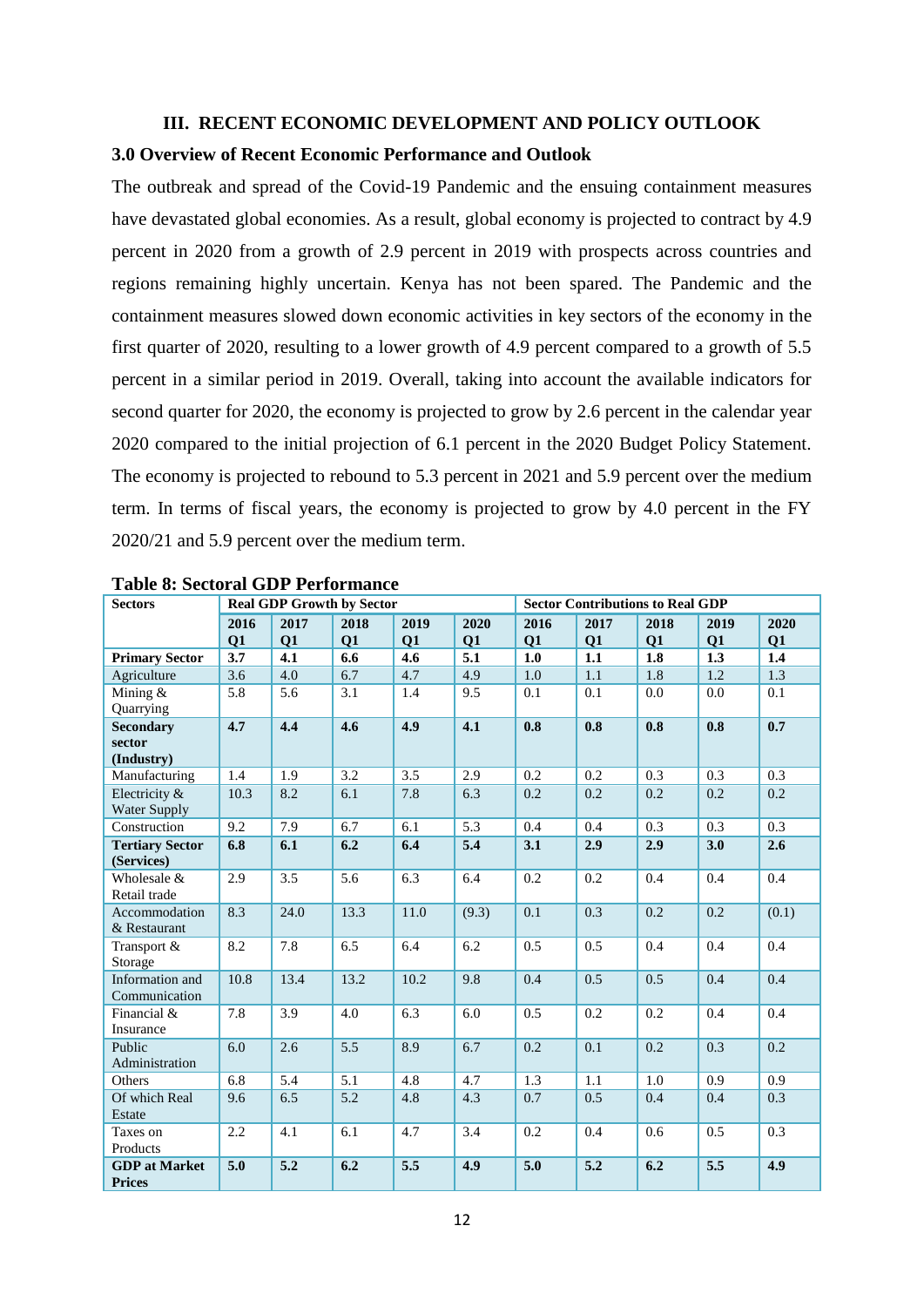| --<br>$\sim$ $\sim$<br>)t<br>. .<br>Non- | 0.1 | $\sim$ | v.v | ر . ب | $\sim$ $\sim$<br>$\cdots$ | $\cup$ .0 | $\cup$ . $\cup$ | $\cup$ . $\cup$ | 3.0 | ن. ب |
|------------------------------------------|-----|--------|-----|-------|---------------------------|-----------|-----------------|-----------------|-----|------|
|                                          |     |        |     |       |                           |           |                 |                 |     |      |
| ___<br>$\sim$                            | ___ |        | ___ |       |                           |           |                 |                 |     |      |

*Source: Kenya National Bureau of Statistics*

#### <span id="page-19-0"></span>**3.1 Inflation Rate and Interest Rates**

Year-on-year overall inflation has remained within the government target range since end 2017 demonstrating prudent monetary policies. The inflation rate was at 4.4 percent in August 2020, declining from 5.0 percent in August 2019**.** This decline reflected favourable weather conditions which resulted to declines in the prices of key food items such as cabbages, tomatoes, Irish potatoes, spinach and maize. Paraffin, petrol, diesel and electricity prices also declined during the same period due to lower international oil prices.

The contribution of core inflation to overall inflation has been low and stable reflecting the impact of the reduction of VAT and muted demand pressures in the economy on account of prudent monetary policies. The contribution of fuel inflation has also been low, a reflection of stable energy prices despite the increase in the Petroleum development levy in July 2020. The major driver of overall inflation in the period under review has been food inflation. Kenya's rate of inflation compares favorably with the rest of Sub-Saharan Africa countries. In July 2020, Kenya recorded a lower inflation rate than Uganda, Ghana, Rwanda, Nigeria, Zambia, and Ethiopia

Short-term interest rates remained fairly low and stable. The Central Bank Rate was retained at 7.0 percent on July 29, 2020 same as in April 2020 to signal lower lending rates in order to support credit access by borrowers especially the Small and Medium Enterprises distressed by Covid-19 pandemic. The interbank rate remained low and fairly stable at 2.5 percent in August 2020 from 3.6 percent in August 2019 in line with the easing of the monetary policy and adequate liquidity in the money market**.** The 91-day Treasury Bills rate declined to 6.2 percent in August 2020 compared to 6.4 percent in August 2019. Over the same period, the 182-day Treasury Bills rate declined to 6.6 percent from 7.1 percent while the 364-day decreased to 7.5 percent from 9.2 percent.

The improved liquidity in the money market has resulted in stable commercial bank rates. The average lending rate declined from 12.5 percent in June 2019 to 11.9 percent in June 2020 while the average deposit rates declined from 7.2 percent to 6.9 percent. This led to an decrease in the average interest rates spread by 0.3 percentage points over the review period.

#### <span id="page-19-1"></span>**3.2 Kenya Shilling Exchange Rate**

The foreign exchange market has experienced some volatility in 2020, largely due to uncertainties with regard to the impact of Covid-19 Pandemic and a significant strengthening of the US Dollar in the global markets. However, the Kenya Shilling remained competitive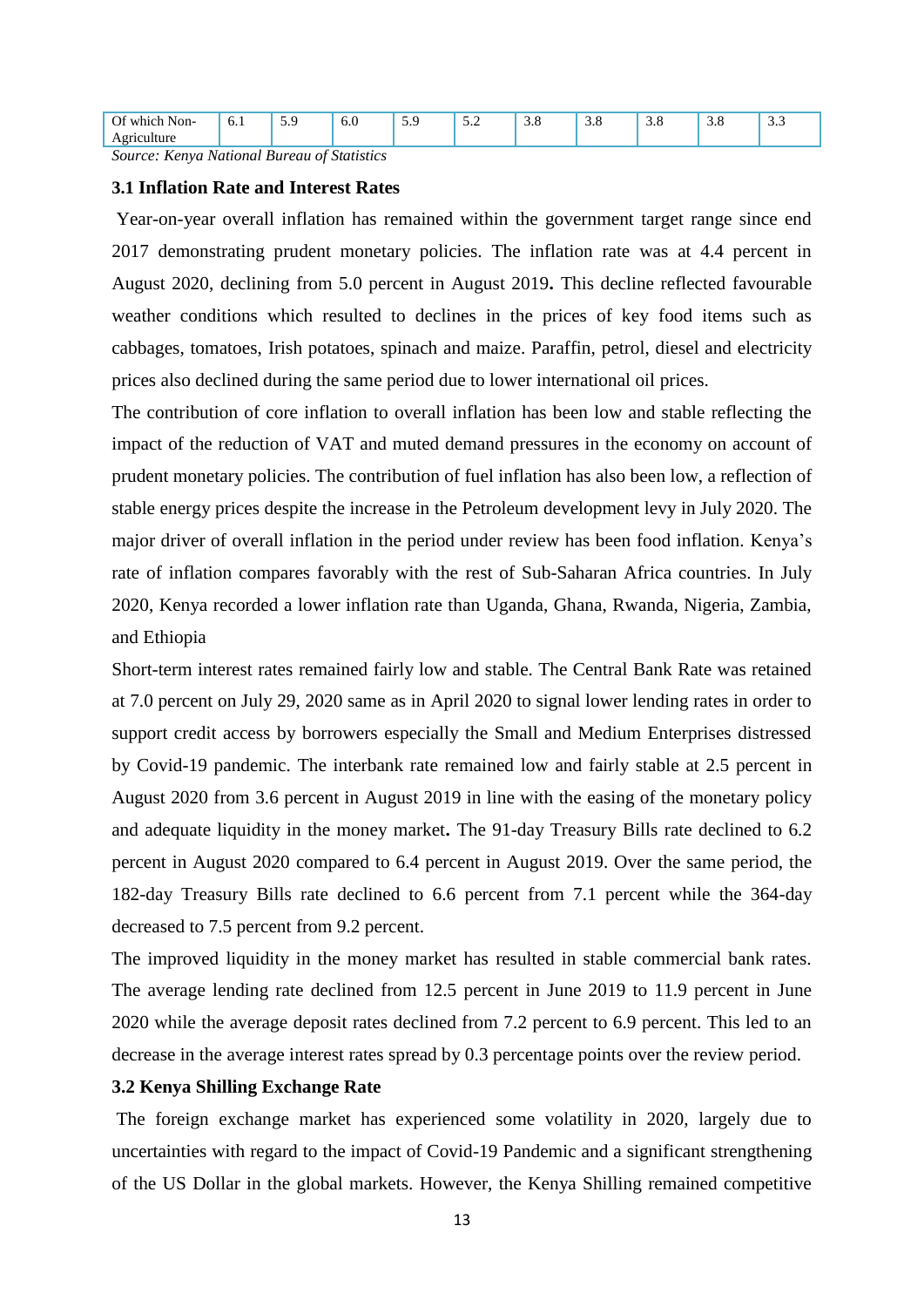supported by a stable current account deficit. The Shilling depreciated against the US Dollar, Sterling pound and the Euro exchanging at an average of Ksh 107.3, Ksh 135.3 and Ksh 122.5 in July 2020 from Ksh 103.2, Ksh 128.7 and Ksh 115.8 in July 2019, respectively. In the year to August 2020, the Shilling weakened by 4.7 percent against US Dollar.In comparison to most Sub-Saharan Africa currencies the Kenya Shilling has remained relatively stable**.** 

#### <span id="page-20-0"></span>**3.3 Money and Credit**

Growth in broad money supply, M3, declined to 8.4 percent in the year to June 2020 compared to a growth of 9.2 percent in the year to June 2019**.** The decline in growth of M3 is attributed to decline in growth of other deposits at CBK and foreign currency deposits. However the growth in M3 was supported by improvement in the growth of demand deposits, time and savings deposits as well as currency outside banks. NFA in the year to June 2020 contracted by 5.8 percent, compared to a growth of 24.2 percent in the June 2019. The contraction in growth of the NFA was mainly reflected in the contraction of the foreign currency reserves by the Central Bank. On the other hand, increase in growth of NFA of commercial banks, is partly attributed to decrease in growth of deposits by foreign banks and increased deposits with foreign banks.

Meanwhile, Net Domestic Assets (NDA) increased to register a growth of 13.5 percent in the year to June 2020 from a growth of 4.7 percent over a similar period in 2019**.** This is largely due to an improvement in net credit flows to the both the government, private sectors and other public sector.

#### <span id="page-20-1"></span>**3.4 Private Sector Credit**

Private sector credit grew by 7.6 percent in the 12 months to June 2020 compared to a growth of 5.2 percent in the year to June 2019**.** This growth was observed mainly in the manufacturing (12.3 percent); trade (8.4 percent); transport and communication (14.9 percent); Mining and Quarrying (10.0 percent) and consumer durables (15.2 percent). The operationalization of the prospective Credit Guarantee Scheme for the vulnerable Micro, Small and Medium sized Enterprises (MSMEs), which will de-risk lending by commercial banks, is critical to increasing credit to this sector.

### <span id="page-20-2"></span>**3.5 External Sector Developments**

The overall balance of payments position improved to a surplus of US\$ 179.3 million (0.2 percent of GDP) in the year to June 2020 from a deficit of US\$ 492.7 million (0.5 percent of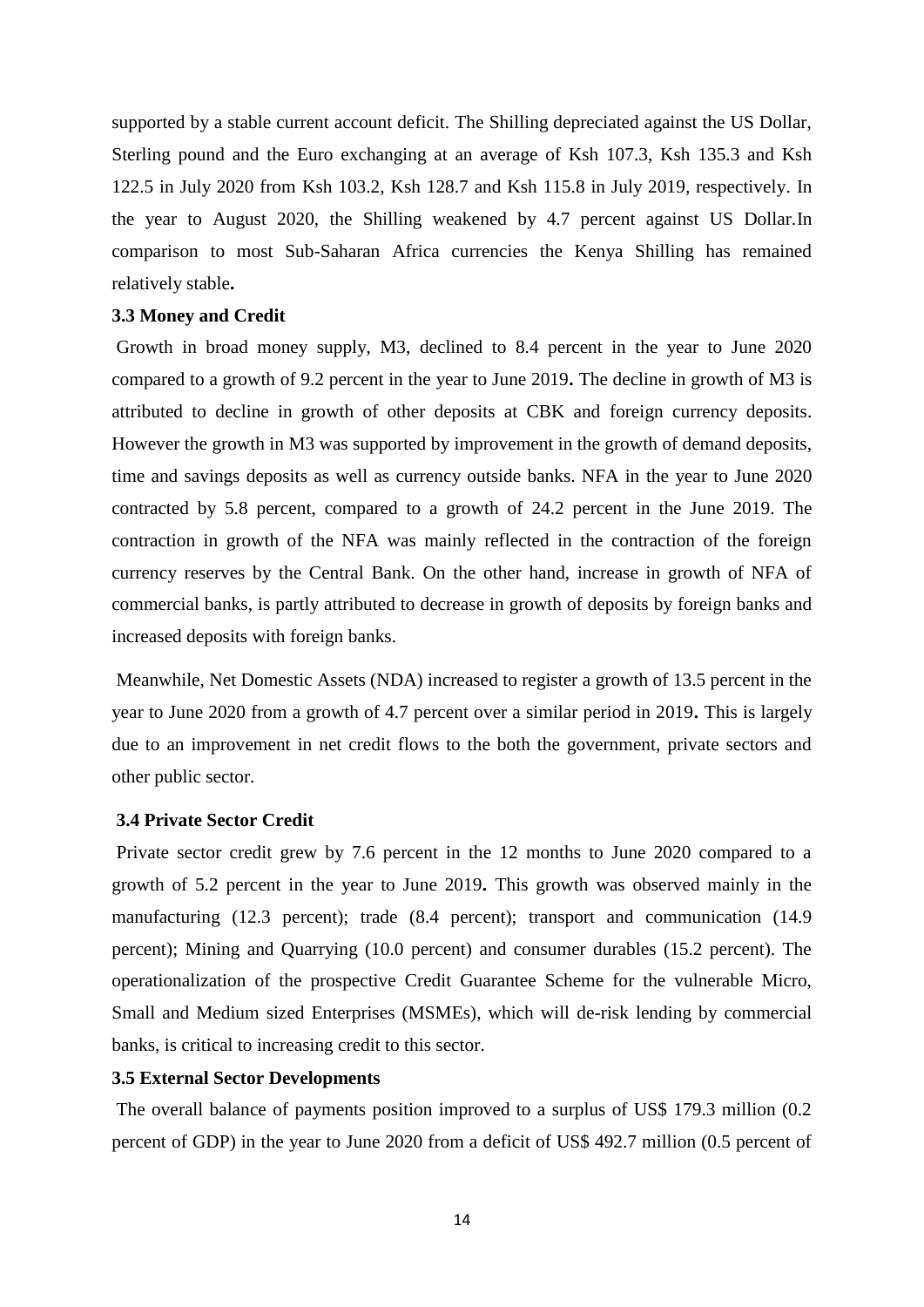GDP) in the year to June 2019**.** This was mainly due to narrowing of the financial account deficit.

The capital account balance registered a surplus of US\$ 149.6 million in the year to June 2020. However, this was a decline by US\$ 65.6 million compared to the balance witnessed in June 2019. Financial inflows declined to US\$ 4,485.1 million in June 2020 compared to US\$ 6,634.8 million in June 2019. The financial inflows were mainly in the form of direct investments, portfolio investments and other investments which stood at a deficit of US\$ 662.1 million, US\$ 1,189.2 million and deficit of US\$ 5,019.2 million, respectively in June 2020.

The current account deficit worsened by 1.2 percent to US\$ 4,795.3 million (4.7 percent of GDP) in the June 2020 compared to a deficit of US\$ 4,737.4 million (5.0 percent of GDP) in the year to June 2019 mainly due to a decline in net secondary income and net services. The balance in the merchandise account improved by US\$ 705.8 million to a deficit of US\$ (9,458.9) million in the year to June 2020 on account of a decline in imports that more than offset the decline in exports.

#### <span id="page-21-0"></span>**3.6 Foreign Exchange Reserves**

The banking system's foreign exchange holdings remained strong at US\$ 13,680.9 million in June 2020 up from US\$ 13,187.3 million in June 2019. The official foreign exchange reserves held by the Central Bank improved to US\$ 9,739.9 million (5.9 months of import cover) in June 2020 compared with US\$ 9,655.9 million (6.0 months of import cover) in June 2019**.** This fulfils the requirement to maintain reserves at minimum of 4.0 months of imports cover to provide adequate buffer against short term shocks in the foreign exchange market. Commercial banks holdings increased to US\$ 3,940.9 million in June 2020 from US\$ 3,531.4 million in June 2019.

Activity in the capital markets declined in August 2020 compared to August 2019, with equity share prices declining as shown by the NSE 20 Share Index. The decline reflects the volatility in the financial markets as a result of the uncertainty surrounding the corona virus pandemic. The NSE 20 Share Index was 1,794 points by end of August 2020 compared to 2,468 points by end August 2019. Consequently, market capitalization declined from Ksh 2,222 billion to Ksh 2,144 billion over the same period.

#### <span id="page-21-1"></span>**3.7 Fiscal Policy Outlook**

The revenue projections over the medium term takes into account the consistent decline in the share of revenue to GDP in the last five years, the negative impact of the Covid-19 pandemic on revenue collection and the impact of personal and corporate income tax relief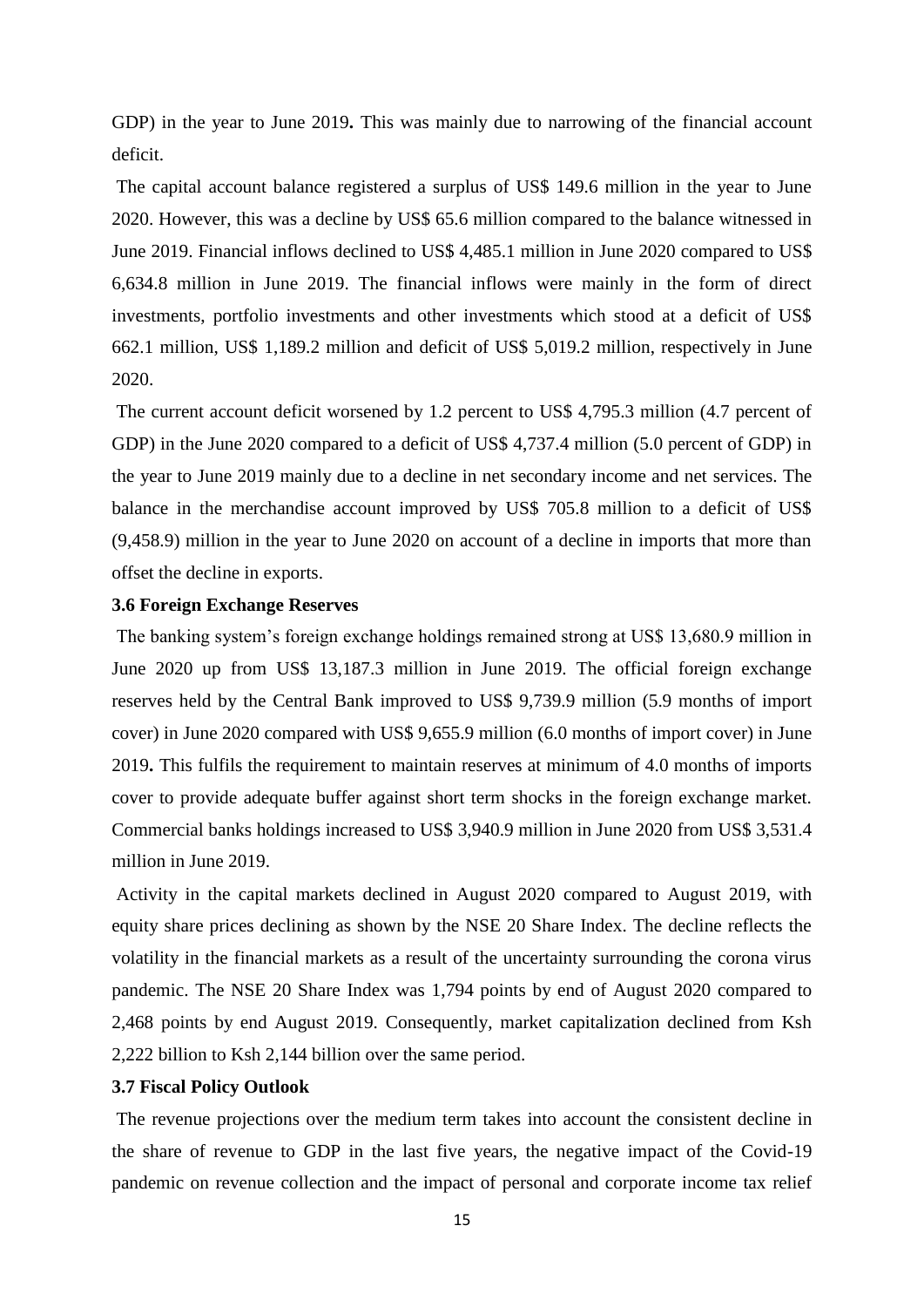extended to individuals and businesses to mitigate the impact of the pandemic. As such, the Government will take cautious and realistic revenue projections for FY 2021/22 and the medium term to manage expectations and improve budget credibility. Fiscal policy over the medium-term aims at enhancing revenue mobilization and strengthens management of public debt to minimize cost and risks of the portfolio, while accessing external concessional funding to finance development projects.

#### <span id="page-22-0"></span>**3.8 Risks to the Domestic Economic Outlook**

This macroeconomic outlook is not without risks from both external and domestic sources. Risks from the global economies relate to persistence of the Covid-19 pandemic and required lockdowns, voluntary social distancing and its effect on consumption, the ability of laid off workers securing employment in other sectors, rising operating cost to make work places more hygienic and safe, reconfiguration of disrupted global supply chains, extent of crossborder spill overs occasioned by weaker external demand and funding shortfalls. On the domestic front, risks will emanate from weaker external demand, reduced tourist arrivals due the Covid-19 fears and restrictions and further restrictions of movement should they become necessary to control the surge in infections. In addition, the economy will continue to be exposed to risks arising from public expenditure pressures, particularly wage related recurrent expenditures and the erratic weather related shocks that could have negative impact on energy generation and agricultural output leading to higher inflation that could slow down growth.

At the county level, the risks include; weakening of national economic growth, unfavourable weather conditions, delayed release of funds from the national treasury, threats of conflicts between the Pokot, Elgeyo/Marakwet and Turkana counties.Natural calamities may also pose a risk to the county's development agenda and revenue collection. The most common disaster risks include disease outbreaks for both livestlock and human, conflicts, landslides,lightning strikes, flash floods and drought. These calamities can delay programs or lead to collapse of projects.In the event the above risks materialize the county revenue framework and the medium term sector ceilings shall be revised in the 2021 Fiscal Strategy Paper. In the meantime, the county government continues to monitor the above risks and will undertake appropriate measures to contribute to national macroeconomic stability.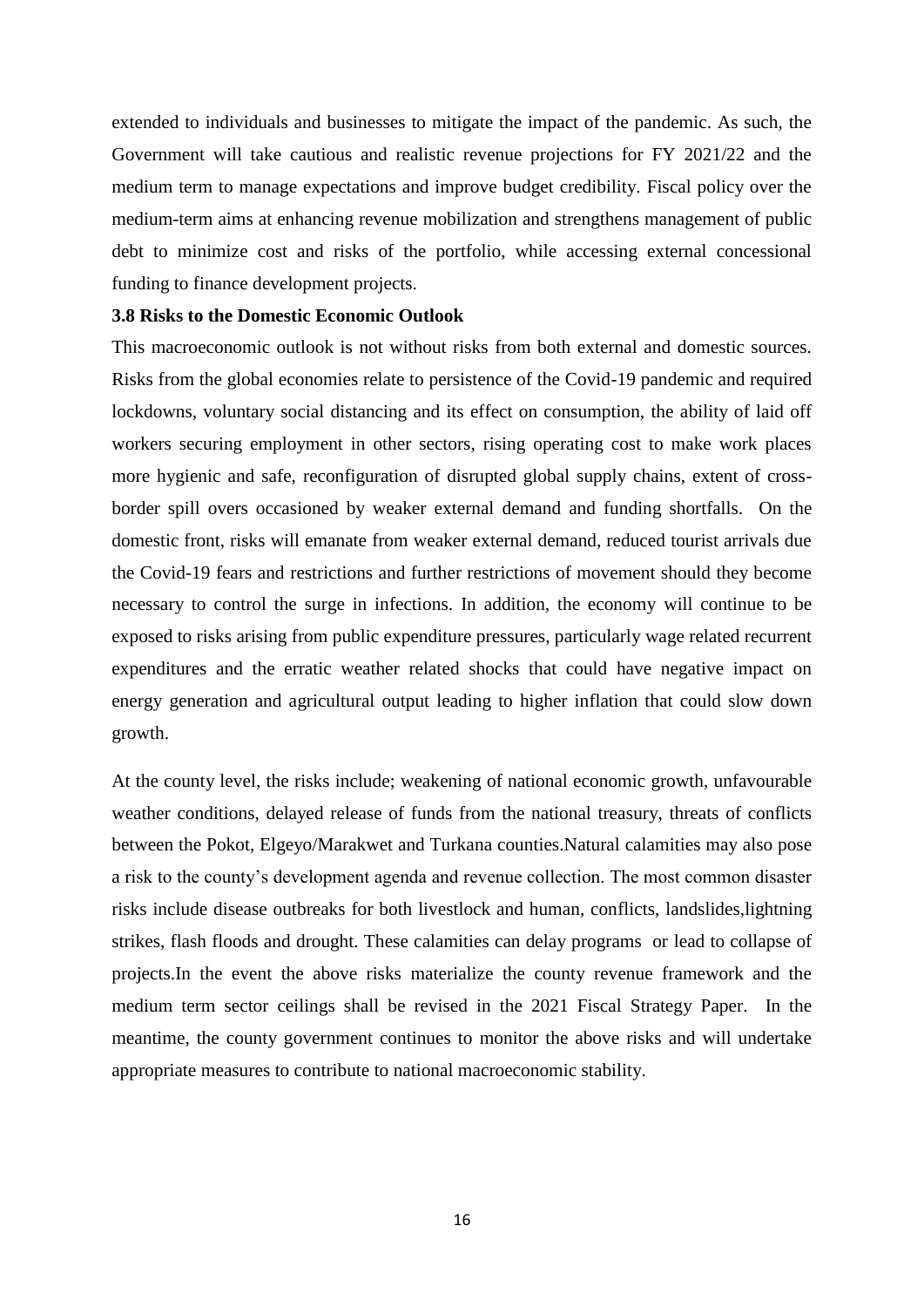#### **IV. MTEF RESOURCE ALLOCATION FRAMEWORK**

#### <span id="page-23-1"></span><span id="page-23-0"></span>**4.1 Revenue Outlook**

The resources available to be shared by the national and county governments are estimated on the basis of projections of the economy's performance. The Covid-19 pandemic and the containment measures have not only disrupted our ways of lives and livelihoods, but to a greater extent business. Consequently, the economy grew by 4.9 percent in the first quarter of 2020 compared to a growth of 5.5 percent in a similar period in 2019. Overall, the economy is projected to grow by 2.6 percent in the calendar year 2020 and rebound to 5.3 percent in 2021. In terms of fiscal years, the economy is projected to grow by 4.0 percent in the FY 2020/21 and 5.9 percent over the medium term.

# <span id="page-23-2"></span>**4.2 Fiscal Projections for FY 2021/2022- 2023/2024 MTEF Period**

#### <span id="page-23-3"></span>**Table 9: Fiscal Projections for FY 2021/2022- 2023/2024 MTEF Period**

|                                                             | FY 2020/21                | FY 2021/22          | FY 2022/23          | FY 2023/24       |
|-------------------------------------------------------------|---------------------------|---------------------|---------------------|------------------|
| <b>PROJECTED REVENUE</b>                                    | <b>Approved</b><br>(Kshs) | Projected<br>(Kshs) | Projected<br>(Kshs) | Projected (Kshs) |
| <b>1. National Revenue</b>                                  |                           |                     |                     |                  |
| a.) Equitable share                                         | 5,000,700,000.00          | 5,152,449,345.00    | 5,296,000,000.00    | 5,300,000,000.00 |
| b.) Conditional allocation (National Government<br>Revenue) | 178,923,975.00            | 178,923,975.00      | 199,869,789.00      | 201,005,100.00   |
| c.) Grants/Loans                                            | 575,634,431.00            | 489,634,431.00      | 500,000,000.00      | 500,000,000.00   |
| $d.$ ) Balance $b/f$                                        | 151,749,345.00            |                     |                     |                  |
| 2. Own Revenue Sources                                      |                           |                     |                     |                  |
| e.) Projected Revenue From Local Sources                    | 168, 352, 202. 00         | 168,352,202.00      | 173,331,349.00      | 197, 324, 156    |
| Total                                                       | 6,075,359,953.00          | 5,989,359,953.00    | 6,169,201,138.00    | 6,198,329,256.00 |

*Source: County Annual Development Plan for FY 2021/22*

The table above provides estimates of revenue projection for the FY 2021/2022- FY 2023- 2024. The overall total projected revenue is estimated at Kshs. 5,989,359,953.00. Equitable share is expected to rise marginally from Ksh 5.0 billion to Ksh. 5.152 billion in the FY 2020/21 and 5.3 billion over the medium term.

Conditional allocation from the national government is projected at Kshs. 178,923,975.00 constituting 3 per cent of the total annual projections. This comprise of conditional allocation for rehabilitation of Village Polytechnics projected at Kshs. 17,749,894.00, conditional allocation for compensation for user fees foregone projected at Kshs. 12,128,484.00 and conditional allocation from Roads Maintenance Fuel Levy fund estimated at Kshs. 149,045,597.00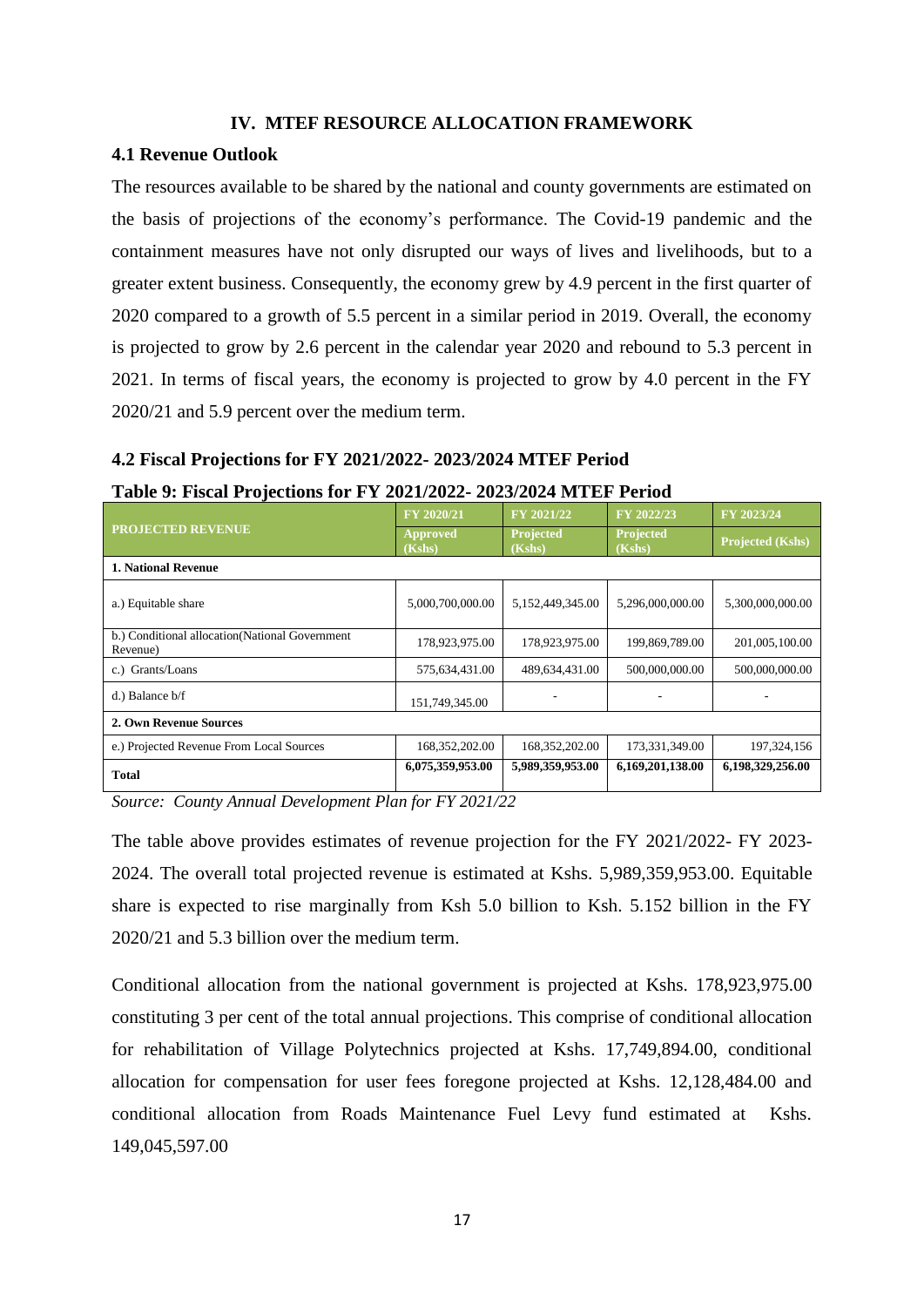Conditional grants from development partners are projected at Ksh. 489,634,431.00 representing 8.2 per cent of annual development plan. The loans/ grants are aimed at financing Kenya Urban Support Programme(Ksh.73,000,000.00 for Urban Development Grant for Kapenguria municipality), Ksh.65,952,437.00 for financing Water Tower Protection & Climate Change and Adaptation Programme and Ksh.320,000,420.00 for the Kenya Climate Smart Agriculture Project. Others are allocation of Ksh. 14,224,205.00 for Agriculture Sector Development Support Programme II, Ksh.14,220,000 for Danida and and Ksh. 32,237,367.00 to finance Transforming Health Systems for Universal Health Coverage Programme.

The FY 2021/22 local revenue target is projected at Kshs. 168,352,202.00 representing 2.8 per cent of the total projected revenue. This comprises of net local revenue target of Ksh. 95,552,202 and Appropriations in Aid (F.I.F) for health amounting to Ksh. 72.8 million.

| <b>Revenue Source</b>   | <b>Actual</b>  |                  |               |               |               |
|-------------------------|----------------|------------------|---------------|---------------|---------------|
|                         | <b>Revenue</b> | <b>Estimates</b> |               | Projection    |               |
| <b>FY</b>               | 2019/20        | 2020/21          | 2021/22       | 2022/23       | 2023/24       |
| <b>Kiosk Rent</b>       |                |                  |               |               |               |
|                         | 2,618,680.00   | 1,810,382.00     | 1,810,382.00  | 2,521,705.00  | 2,731,000.00  |
| <b>Single Business</b>  |                |                  |               |               |               |
| Permit                  | 14,325,363.65  | 19,000,000.00    | 19,000,000.00 | 25,521,844.00 | 28,000,000.00 |
| <b>Market Fee</b>       |                |                  |               |               |               |
|                         | 1,058,695.00   | 4,000,000.00     | 4,000,000.00  | 4,419,174.00  | 4,600,000.00  |
| <b>Building</b>         |                |                  |               |               |               |
| Approvals               | 508,386.00     | 451,116.00       | 451,116.00    | 500,473.00    | 700,000.00    |
| Cess                    |                |                  |               |               |               |
|                         | 5,289,330.00   | 6,260,345.00     | 6,260,345.00  | 7,785,300.00  | 9,000,000.00  |
| Royalties               |                |                  |               |               |               |
|                         | 17,662,280.00  | 31,109,653.00    | 31,109,653.00 | 33,004,741.00 | 34,000,000.00 |
| <b>Stock</b>            |                |                  |               |               |               |
| Cess/slaughter          | 2,895,520.00   | 7,000,000.00     | 7,000,000.00  | 11,992,536.00 | 14,978,903.00 |
| House Rent              |                |                  |               |               |               |
|                         | 3,807,175.10   | 2,083,664.00     | 2,083,664.00  | 2,770,436.00  | 3,000,000.00  |
| Advertising             | 661,400.00     | 857,487.00       | 857,487.00    | 969,882.00    | 1,100,000.00  |
| Parking Fee             |                |                  |               |               |               |
|                         | 502,575.00     | 1,308,132.00     | 1,308,132.00  | 2,882,734.00  | 3,178,000.00  |
| <b>Bus Park and</b>     |                |                  |               |               |               |
| Motorcycle              |                |                  |               |               |               |
|                         | 2,128,625.00   | 5,950,000.00     | 5,950,000.00  | 6,550,278.00  | 7,000,000.00  |
| Renewals/Applica        |                |                  |               |               |               |
| tions                   | 485,500.00     | 1,704,410.00     | 1,704,410.00  | 2,579,821.00  | 2,650,900.00  |
| <b>Liquor Licensing</b> | $\equiv$       | 500,000.00       | 500,000.00    | 1,250,000.00  | 1,500,000.00  |
| Agriculture             |                |                  |               |               |               |
|                         |                | 919,861.00       | 919,861.00    | 1,214,217.00  | 1,400,000.00  |

<span id="page-24-1"></span><span id="page-24-0"></span>**4.2.1 Internal Revenue Streams' Projections for FY 2021/22-FY 2023/24 Table 10: Internal Revenue Projections by Stream Targets**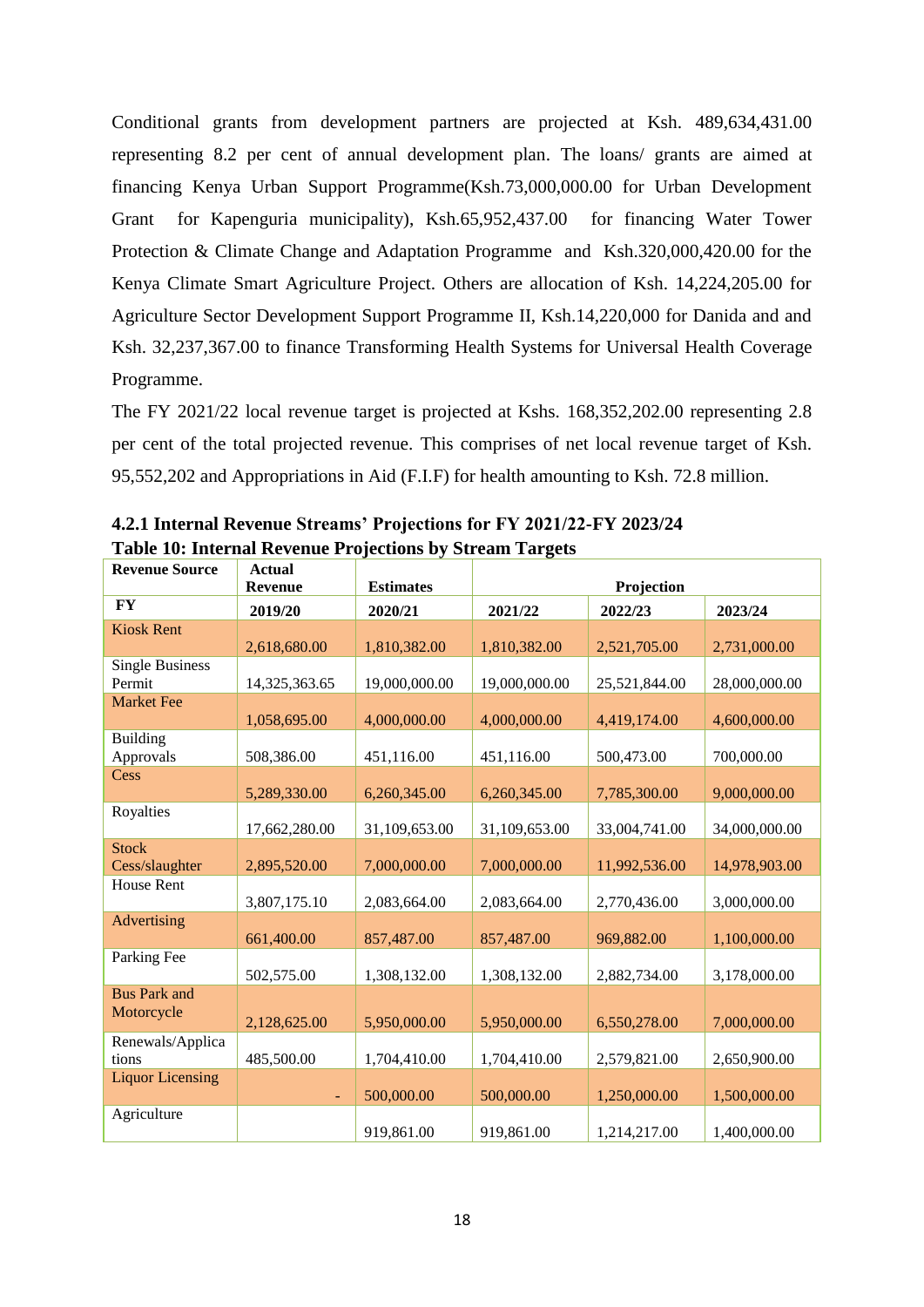| Other fees and<br>charges (public<br>toilet, honey,<br>hides & skin, |                |                  |                  |                |                |
|----------------------------------------------------------------------|----------------|------------------|------------------|----------------|----------------|
| firewood,<br>tarmarind<br>aloevera, fish,                            |                |                  |                  |                |                |
| scrapmetal,<br>penalties,)                                           | 11,837,674.00  | 2,255,431.00     | 2,255,431.00     | 10,400,000.00  | 13,978,266.00  |
| Lands(Plot/Land<br>Rates)                                            | 202,000.00     | 8,191,021.00     | 8,191,021.00     | 10,400,147.00  | 10,600,000.00  |
| Livestock/Permits                                                    | 274,570.00     | 700,700.00       | 700,700.00       | 1,575,304.00   | 1,705,450.00   |
| Appropriation in<br>Aid(FIF-Health)                                  | 41,755,000.00  | 72,800,000.00    | 72,800,000.00    | 44,001,637.00  | 54,001,637.00  |
| Receipt from<br>admin. fees and<br>charges                           | ٠              | 50,000.00        | 50,000.00        | 1,200,000.00   | 1,200,000.00   |
| Public Health<br><b>Facilities Fee</b>                               | 144,150.00     |                  |                  |                |                |
| <b>Forest Products</b><br>Fees                                       | 989,706.00     | 1,400,000.00     | 1,400,000.00     | 1,791,120.00   | 2,000,000.00   |
| <b>Grand Totals</b>                                                  | 107,146,629.75 | 168, 352, 202.00 | 168, 352, 202.00 | 173,331,349.00 | 197,324,156.00 |

*Source: County Treasury, 2020*

The FY 2021/22 local revenue target is projected at Kshs. 168,352,202.00 representing 2.8 per cent of the total projected revenue. This comprises of net local revenue target of Ksh. 95,552,202 and Appropriations in Aid (F.I.F) for health amounting to Ksh. 72.8 million. This growth projection represents a nil percent increase from the current target. This projection is modest in maintaining a reasonable degree of predictability with respect to the level of tax rates and tax bases.The revised target will be achieved through the widening of tax bases, sealing of existing revenue leakages, strengthening of organizational structures and systems in revenue section, strengthening monitoring and evaluation of the revenue systems, and enhanced transparency, accountability and supervision in revenue collection.

<span id="page-25-0"></span>**4.2.2 Projected Medium Term Revenue & Expenditure Framework Table 11: Expenditure Forecast for FY 2021/22-FY 2023/24**

<span id="page-25-2"></span>

| <b>Item</b>                                                           | FY2020/21              | $\frac{0}{0}$ | FY 2021/22        | $\frac{0}{0}$ | FY 2022/23    | $\frac{0}{0}$ | FY 2023/24    | $\frac{0}{0}$ |
|-----------------------------------------------------------------------|------------------------|---------------|-------------------|---------------|---------------|---------------|---------------|---------------|
|                                                                       | (Ksh)                  |               | (Ksh)             |               | (Ksh)         |               | (Ksh)         |               |
|                                                                       | <b>Approved Budget</b> |               | <b>Projection</b> |               | Projection    |               | Projection    |               |
| Approved Recurrent                                                    | 4,155,791,582          | 68.4          | 4,192,551,967     | 70            | 4,318,440,796 | 70            | 4,338,830,479 | 70            |
| Approved<br>Development                                               | 1,919,568,371          | 31.6          | 1,796,807,986     | 30            | 1,850,760342  | 30            | 1,859,498,777 | 30            |
| <b>Projected Gross</b><br><b>Expenditure</b>                          | 6,075,359,953          | 100           | 5,989,359,953     | 100           | 6,169,201,138 | <b>100</b>    | 6,198,329,256 |               |
| Projected Personnel<br><b>Emoluments</b> to<br><b>Gross Estimates</b> | 2,699,660,507          | 44.4          | 2,788,077,479     | 46.6          | 2,983,242,903 | 48.4          | 3,192,069,906 | 51.5          |

<span id="page-25-1"></span>Table 12 provides indicative tentative ceilings for the different county departments for FY 2021/22 - FY 2023/24 MTEF period.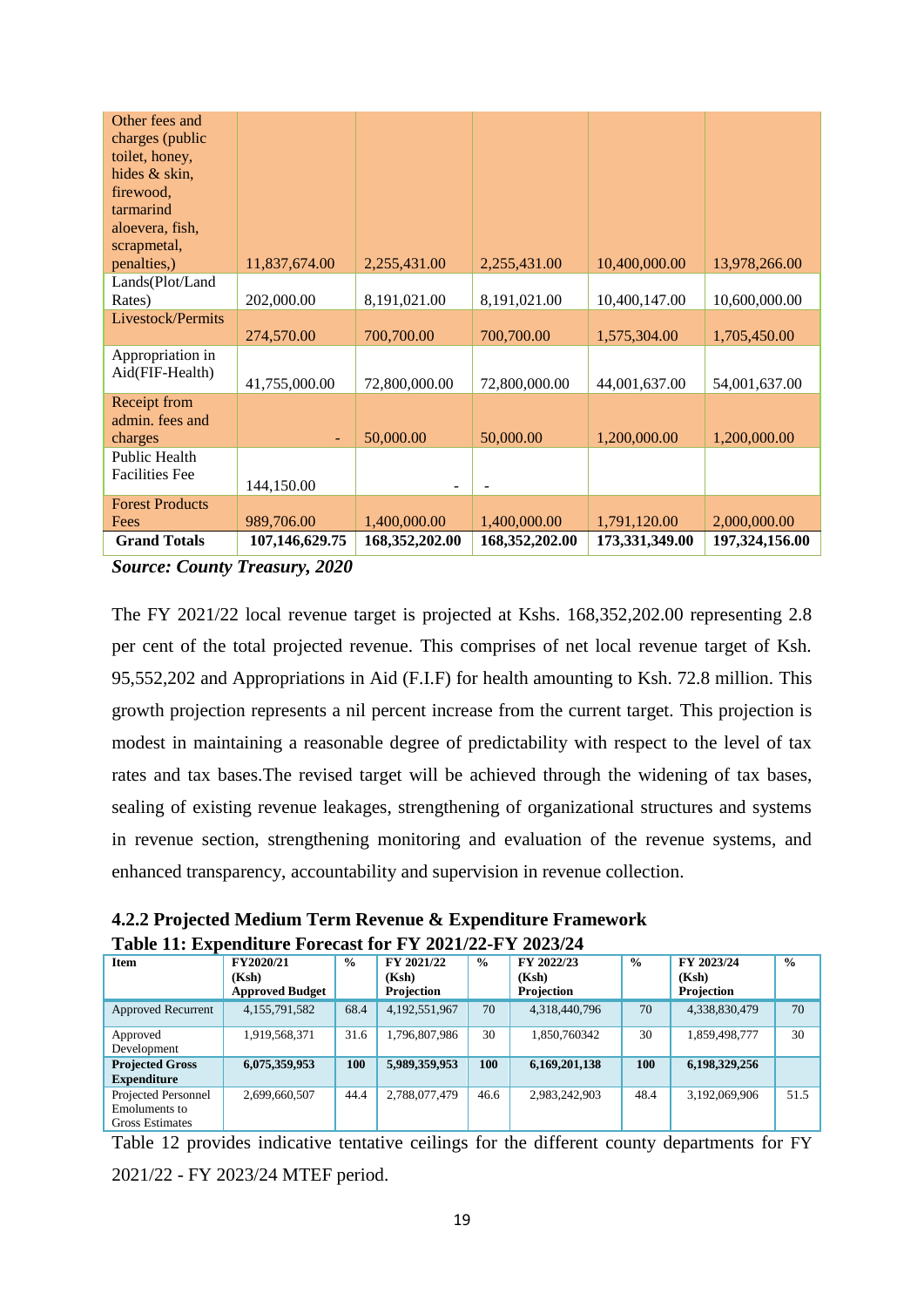#### **4.3 Expenditure Priorities for FY 2021/2022 –FY 2023/24 MTEF Period**

The County Integrated Development Plan (2018-2022) and the Medium Term Plan III of Kenya Vision 2030 are the key policy documents that will guide the county government spending decisions. The Vision 2030 provides the overarching long term national development agenda, while the CIDP sets out the county medium term development plan.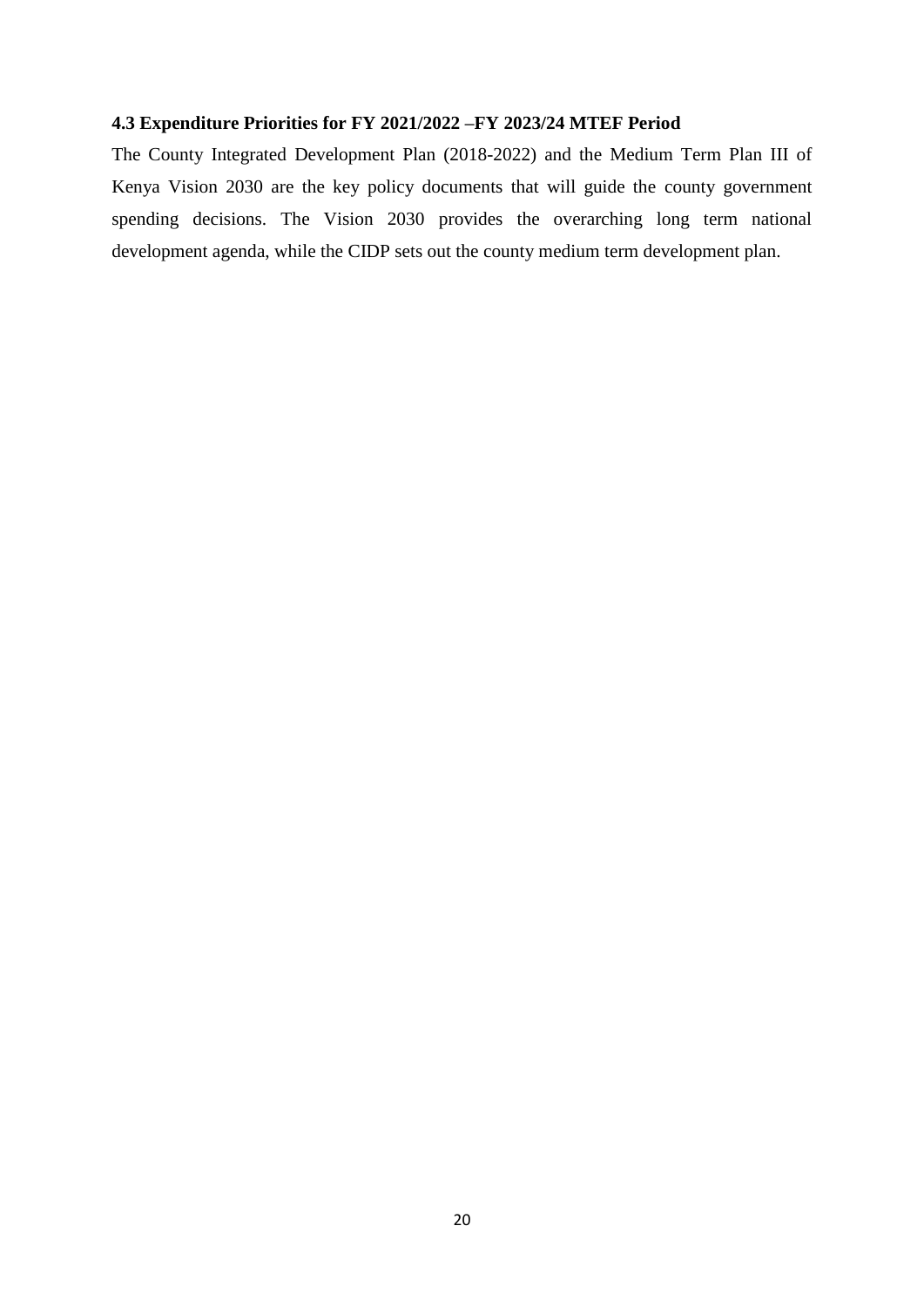# **Tentative Sectoral Ceilings Table 12: FY 2020/21- FY 2021/22 MTEF CEILINGS**

<span id="page-27-0"></span>

| <b>Vote</b>                                                   | <b>FY 2020/2021 APPROVED</b> |                    |                   |                   | FY 2021/2022 PROJECTIONS |                  |  |  |
|---------------------------------------------------------------|------------------------------|--------------------|-------------------|-------------------|--------------------------|------------------|--|--|
|                                                               | Recurrent                    | <b>Development</b> | <b>Total</b>      | Recurrent         | <b>Development</b>       | <b>Total</b>     |  |  |
| County Executive                                              | 522,044,727.61               | 25,000,000.00      | 547,044,727.61    | 413,273,626.23    | 65,000,000.00            | 478,273,626.23   |  |  |
| Special Programmes&<br><b>Directorates</b>                    | 31,489,922.10                | 15,000,000.00      | 46,489,922.10     | 36,147,448.00     | $\overline{0}$           | 36,147,448.00    |  |  |
| Finance and Economic<br>Planning                              | 225,858,628.11               | 25,000,000.00      | 250,858,628.11    | 205, 674, 647. 67 | 5,000,000.00             | 210,674,647.67   |  |  |
| Public Works, Transport<br>and Infrastructure                 | 58,756,582.84                | 237,798,180.00     | 296,554,762.84    | 71,934,848.00     | 249,545,597.00           | 321,480,445.00   |  |  |
| Health, Sanitation and<br><b>Emergency Services</b>           | 1,251,903,130.24             | 155,500,000.00     | 1,407,403,130.24  | 1,492,980,606.35  | 257,152,294.00           | 1,750,132,900.35 |  |  |
| <b>Education and Technical</b><br>Training                    | 579, 757, 523. 98            | 170,863,298.00     | 750,620,821.98    | 517,370,715.24    | 240,649,788.00           | 758,020,503.24   |  |  |
| Agriculture and Irrigation                                    | 106,554,367.20               | 182,465,607.00     | 289,019,974.20    | 107,602,965.60    | 371,800,420.00           | 479,403,385.60   |  |  |
| Pastoral Economy                                              | 98,760,251.28                | 127,531,404.00     | 226, 291, 655. 28 | 99,875,176.00     | 116,524,205.00           | 216,399,381.00   |  |  |
| Trade, Industrialization and<br>Cooperative Development       | 89,525,346.16                | 116,500,000.00     | 206,025,346.16    | 130, 138, 478. 40 | 163,443,630.00           | 293,582,108.40   |  |  |
| Lands, Housing, Physical<br>Planning and Urban<br>Development | 71,907,635.40                | 105,290,000.00     | 177, 197, 635. 40 | 100,869,639.00    | 94,200,000.00            | 195,069,639.00   |  |  |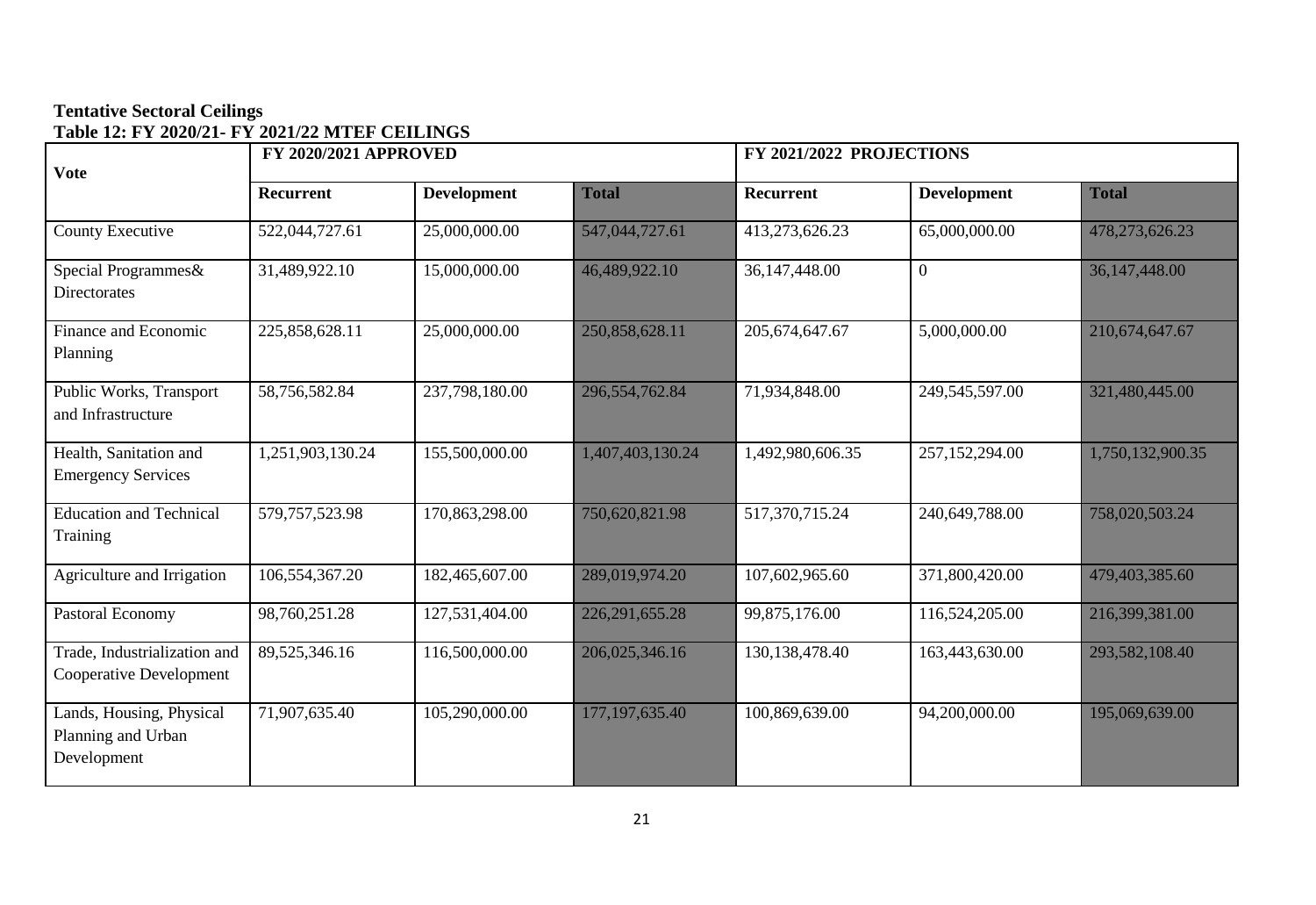| Water, Environment and<br><b>Natural Resources</b>          | 63,807,324.12    | 236,350,000.00   | 300, 157, 324. 12 | 67,826,371.20    | 190,052,437.00   | 257,878,808.20   |
|-------------------------------------------------------------|------------------|------------------|-------------------|------------------|------------------|------------------|
| Youth ,Sports, Tourism,<br>Gender and Social<br>Development | 39,003,422.10    | 124,000,000.00   | 163,003,422.10    | 57,026,492.26    | 15,200,000.00    | 72,226,492.26    |
| <b>West Pokot County</b><br>Assembly                        | 582,300,000.00   | 100,000,000.00   | 682,300,000.00    | 584,300,000.00   | 90,000,000.00    | 674,300,000.00   |
| Public Service, CT and<br>Decentralized Units               | 171,426,667.86   | 49,600,000.00    | 221,026,667.86    | 195,770,568.04   | 50000000         | 245,770,568.04   |
| Total                                                       | 3,893,095,529.00 | 1,670,898,489.00 | 5,563,994,018.00  | 4,080,791,582.00 | 1,908,568,371.00 | 5,989,359,953.00 |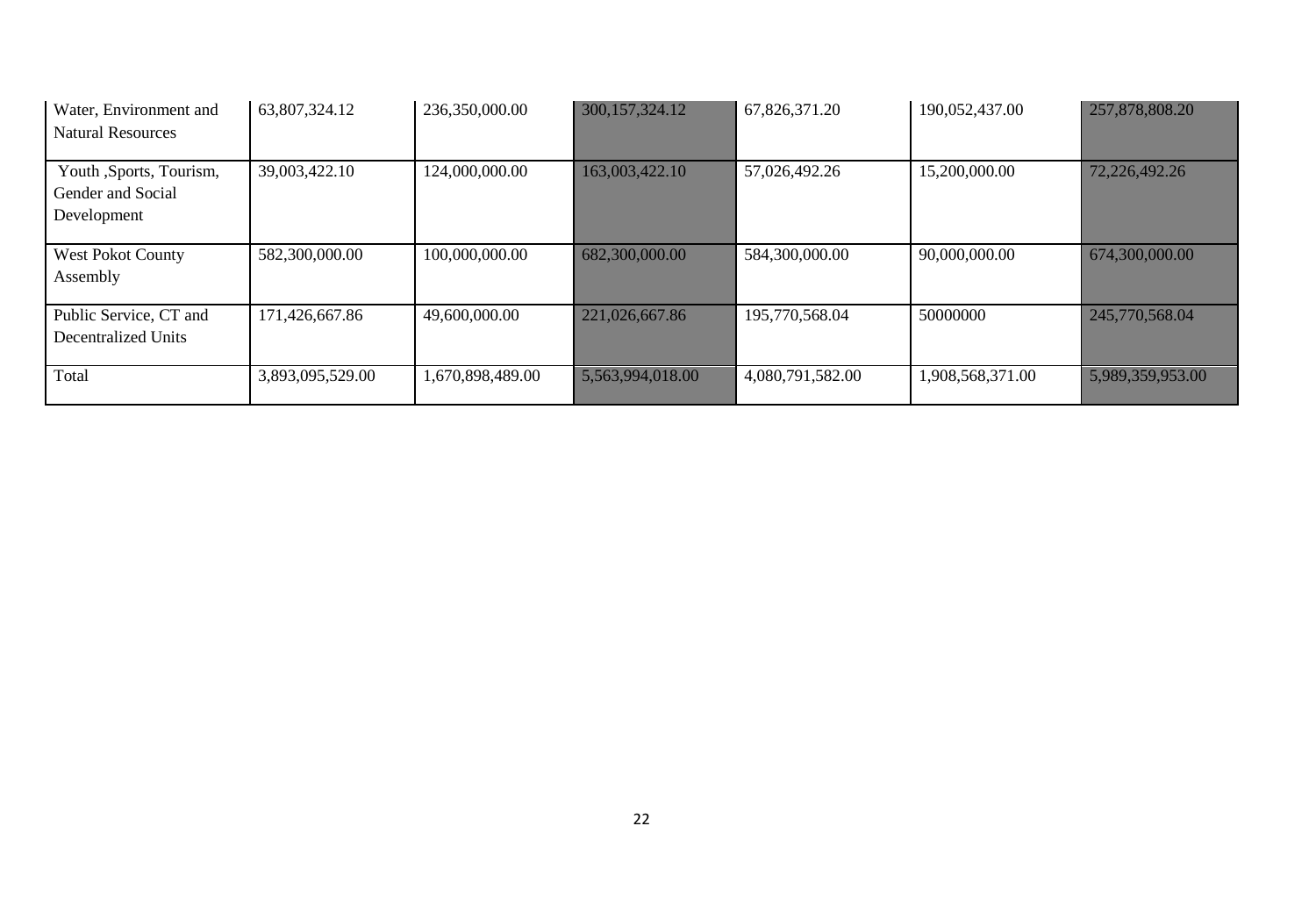#### **V. CONCLUSION**

<span id="page-29-0"></span>In summary, the County Budget Review & Outlook Paper has provided an analysis of the actual fiscal performance in the FY 2018/19 compared to the budget appropriation for the year and the updated economic and financial forecasts. The fiscal responsibility principles and the financial objectives for the year under review were met.in addition, the tentative ceilings for the FY 2021/2022 have also been provided. Going forward, the ceilings are expected to be taken into account while setting the final ceilings in the County Fiscal Strategy Paper.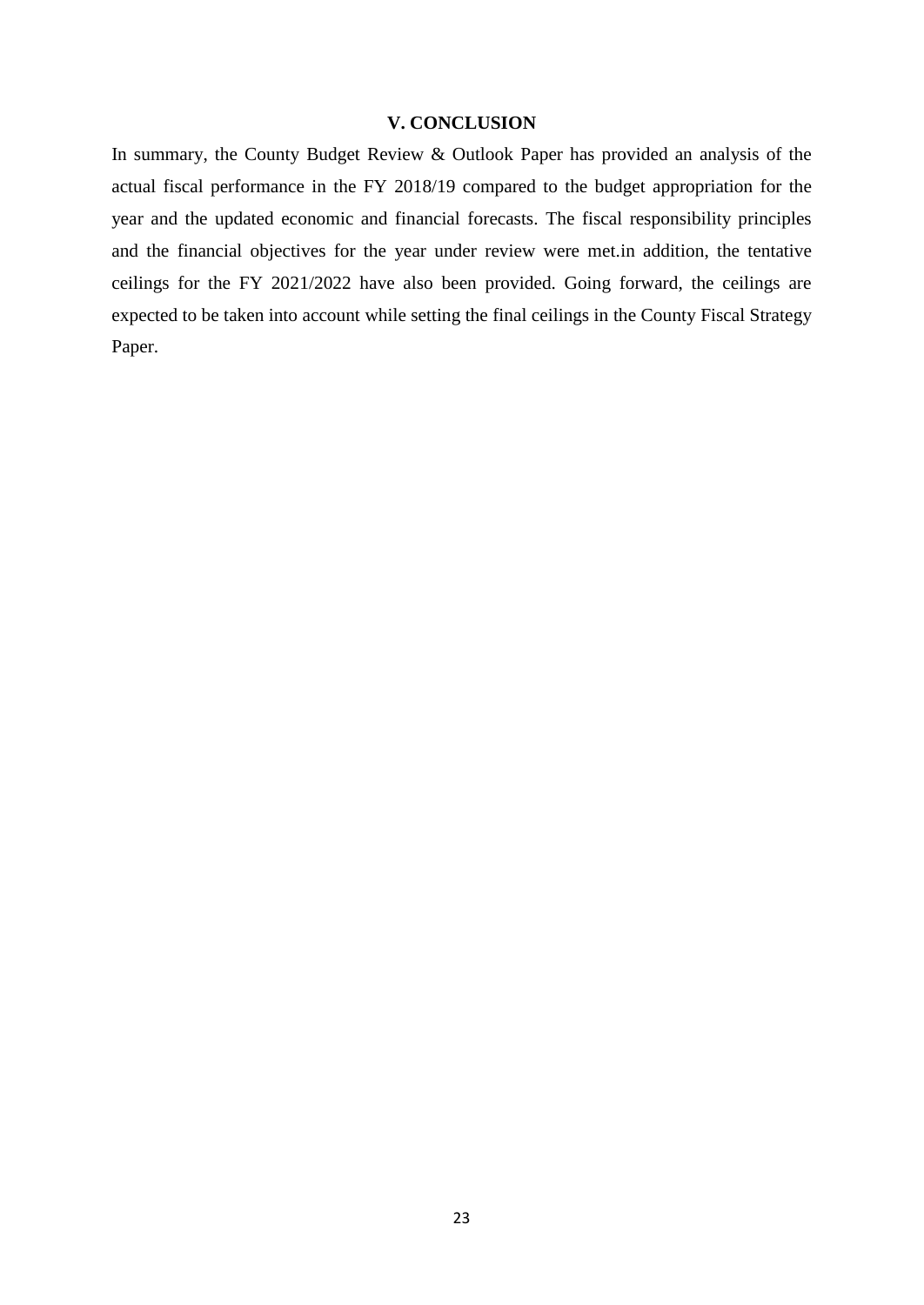# **Annex 1: Budget Calendar**

# <span id="page-30-1"></span><span id="page-30-0"></span>**Table 13: Budget Calendar**

|          |                                         | WEST POKOT COUNTY BUDGET CALENDAR FOR THE FY 2020/2021                                                                |                                                                            |                                                                               |  |  |  |
|----------|-----------------------------------------|-----------------------------------------------------------------------------------------------------------------------|----------------------------------------------------------------------------|-------------------------------------------------------------------------------|--|--|--|
|          |                                         | <b>ACTIVITY</b>                                                                                                       | <b>RESPONSIBILITY</b>                                                      | <b>TIME</b><br><b>FRAME</b>                                                   |  |  |  |
| 1        |                                         | <b>Budget Performance Review</b>                                                                                      |                                                                            |                                                                               |  |  |  |
|          | 1.1                                     | Prepare<br>and Issue<br>County<br>Treasury<br>Circular                                                                | <b>CECM</b><br>Finance<br>& Economic Planning                              | 28 <sup>th</sup><br>August<br>2020                                            |  |  |  |
|          | 1.2                                     | Submission of CBROP to County Executive<br>Committee                                                                  | <b>CECM</b><br>Finance<br>&<br><b>Economic Planning</b>                    | $27^{\rm th}$<br>September<br>2020                                            |  |  |  |
|          | 1.3                                     | <b>CECM</b><br>Submission<br>of CBROP<br>Finance<br>County<br>to<br><b>Economic Planning</b><br>Assembly for approval |                                                                            | 13 <sup>th</sup><br>October<br>2020                                           |  |  |  |
| $\bf{2}$ |                                         | <b>Strategic Planning</b>                                                                                             |                                                                            |                                                                               |  |  |  |
|          | 2.1                                     | Preparation of Annual Development Plan<br>for FY 2021/2022                                                            | CO Economic Planning,<br>of planning,<br>Head<br>all<br>directors and CO's | $10th$ August<br>$-21$ st<br>August<br>2020                                   |  |  |  |
|          | 2.2                                     | Submission of Annual Development Plan<br>for FY 2021/2022 to County Executive<br>Committee                            | <b>CECM</b><br>Finance<br>&<br><b>Economic Planning</b>                    | $25th$ August<br>2020                                                         |  |  |  |
|          | 2.3                                     | Submission of Annual Development Plan<br>for FY 2021/2022 to County Assembly for<br>approval                          | CECM<br>Finance<br>&<br>Economic Planning                                  | 27 <sup>th</sup><br>August<br>2020                                            |  |  |  |
| $\bf{3}$ | <b>Review of MTEF Budget Proposals:</b> |                                                                                                                       |                                                                            |                                                                               |  |  |  |
|          | 3.1                                     | Review<br>Estimation<br>Resource<br>and<br>of<br>and Determination of Policy<br>Envelope<br>Priorities                | Macro-Working Group                                                        | $20th$ August<br>2020                                                         |  |  |  |
|          | $\!3.2\!$                               | Preparation of 2021/2022 County Wage Bill<br>Head of Human Resources<br>& Head of Budget                              |                                                                            | 7 <sup>th</sup><br>$-11$ <sup>th</sup><br>December<br>2020                    |  |  |  |
|          | $\!.3$                                  | Convene Sector Working Group Meetings<br>and Preparation of Sector Reports and<br>Draft Budget Estimates              | Chief Officers & Head of<br>Planning, Directors                            | 7 <sup>th</sup><br>December<br>$2020 -$<br>5 <sup>th</sup><br>January<br>2021 |  |  |  |
|          | 3.4                                     | Sector Hearing on Sector Budget proposals                                                                             | Chief Officers, County<br>Assembly Clerk County                            | 5 <sup>th</sup><br>1 <sup>st</sup><br>February                                |  |  |  |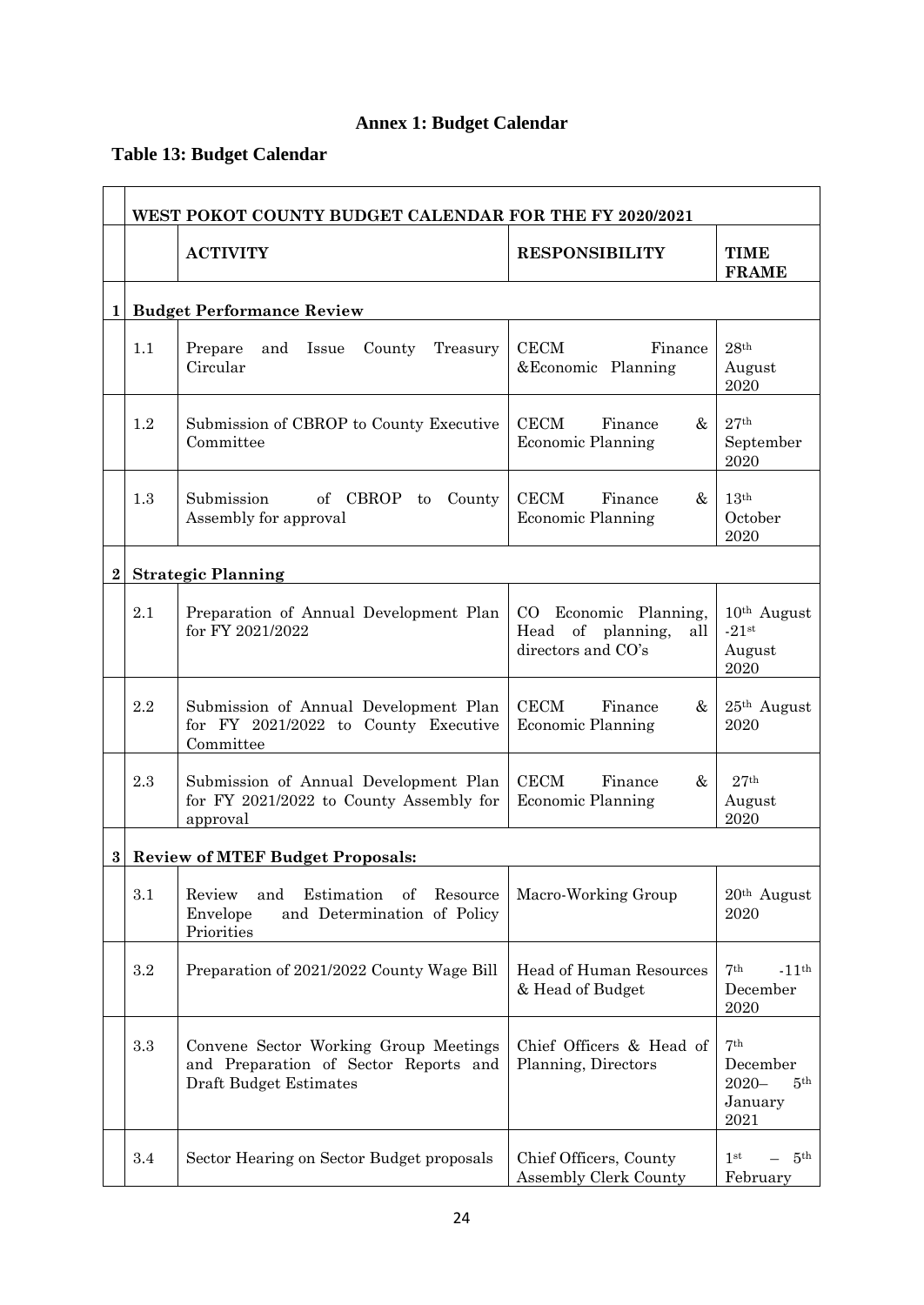|          |                                                                               |                                                                                                                                                              | <b>Assembly Sectoral</b><br>Committee Chairs                                         | 2021                                                               |  |  |  |
|----------|-------------------------------------------------------------------------------|--------------------------------------------------------------------------------------------------------------------------------------------------------------|--------------------------------------------------------------------------------------|--------------------------------------------------------------------|--|--|--|
| 4        | <b>County Fiscal Strategy Paper and County Debt Management Strategy Paper</b> |                                                                                                                                                              |                                                                                      |                                                                    |  |  |  |
|          | 4.1                                                                           | Release of 2021/2022 Budget Policy<br>statement                                                                                                              | National Treasury                                                                    | $15^{\text{th}}$<br>February<br>2021                               |  |  |  |
|          | 4.2                                                                           | Draft County Fiscal Strategy Paper and<br>County Debt Management Strategy Paper                                                                              | Head of Budget & Head of<br>Planning                                                 | $-19$ <sup>th</sup><br>1 <sup>st</sup><br>February<br>2021         |  |  |  |
|          | 4.3                                                                           | Submission of CFSP<br>and CDMSP<br>to<br>County Executive for approval                                                                                       | Head of Budget & Head of<br>Planning                                                 | 22 <sup>nd</sup><br>February<br>2021                               |  |  |  |
|          | 4.4                                                                           | Submission of CFSP to County Assembly<br>for Approval                                                                                                        | CEC Finance & Economic<br>Planning                                                   | 25 <sup>th</sup><br>February<br>2021                               |  |  |  |
|          | 4.5                                                                           | Submission of County Debt Management<br><b>Strategy Paper to County Assembly</b>                                                                             | CEC Finance & Economic<br>Planning                                                   | 25 <sup>th</sup><br>February<br>2021                               |  |  |  |
|          | 4.6                                                                           | Adoption of County Fiscal Strategy Paper                                                                                                                     | County Assembly Budget<br>&<br>Appropriation<br>Committee                            | 11 <sup>th</sup> March<br>2021                                     |  |  |  |
| $\bf{5}$ | <b>County Public Participation</b>                                            |                                                                                                                                                              |                                                                                      |                                                                    |  |  |  |
|          | 5.1                                                                           | Joint Meeting MCAs, Sub County & Ward<br>Administrators for Participatory Budgeting<br>Training and Preparation of Public<br>Participation Schedule & Venues | Head<br>of<br><b>Budget</b><br>$\&$<br>Chairman<br>Budget<br>Appropriation Committee | 14 <sup>th</sup><br>$-18$ <sup>th</sup><br>December<br>2020        |  |  |  |
|          | 5.2                                                                           | Publicize Public Participation Schedule                                                                                                                      | Head of Budget & Ward<br>Administrators                                              | $-8th$<br>4 <sup>th</sup><br>January<br>2021                       |  |  |  |
|          | $5.3\,$                                                                       | Ward Level Public Participation - All 20<br>Wards                                                                                                            | Head of Budget, Head of<br>Planning<br>&<br>Ward<br>Administrators                   | 11 <sup>th</sup><br>January<br>22 <sup>nd</sup><br>January<br>2021 |  |  |  |
| 6        | Preparation and Approval of Final Departmental Programme Budgets              |                                                                                                                                                              |                                                                                      |                                                                    |  |  |  |
|          | 6.1                                                                           | Preparation of Draft Budget Estimates by<br>departments                                                                                                      | Departmental<br>Heads<br>&Technical Staff                                            | 2 <sub>nd</sub><br>March<br>$26^{\rm th}$<br>March<br>2021         |  |  |  |
|          | 6.2                                                                           | Submission of draft budget reports to<br>Budget office                                                                                                       | Departments & Head of<br><b>Budget</b>                                               | 29th March<br>2021                                                 |  |  |  |
|          | $6.3\,$                                                                       | Consolidate & Review of Draft Budget                                                                                                                         | Head of Budget                                                                       | 5 <sup>th</sup><br>9 <sup>th</sup>                                 |  |  |  |